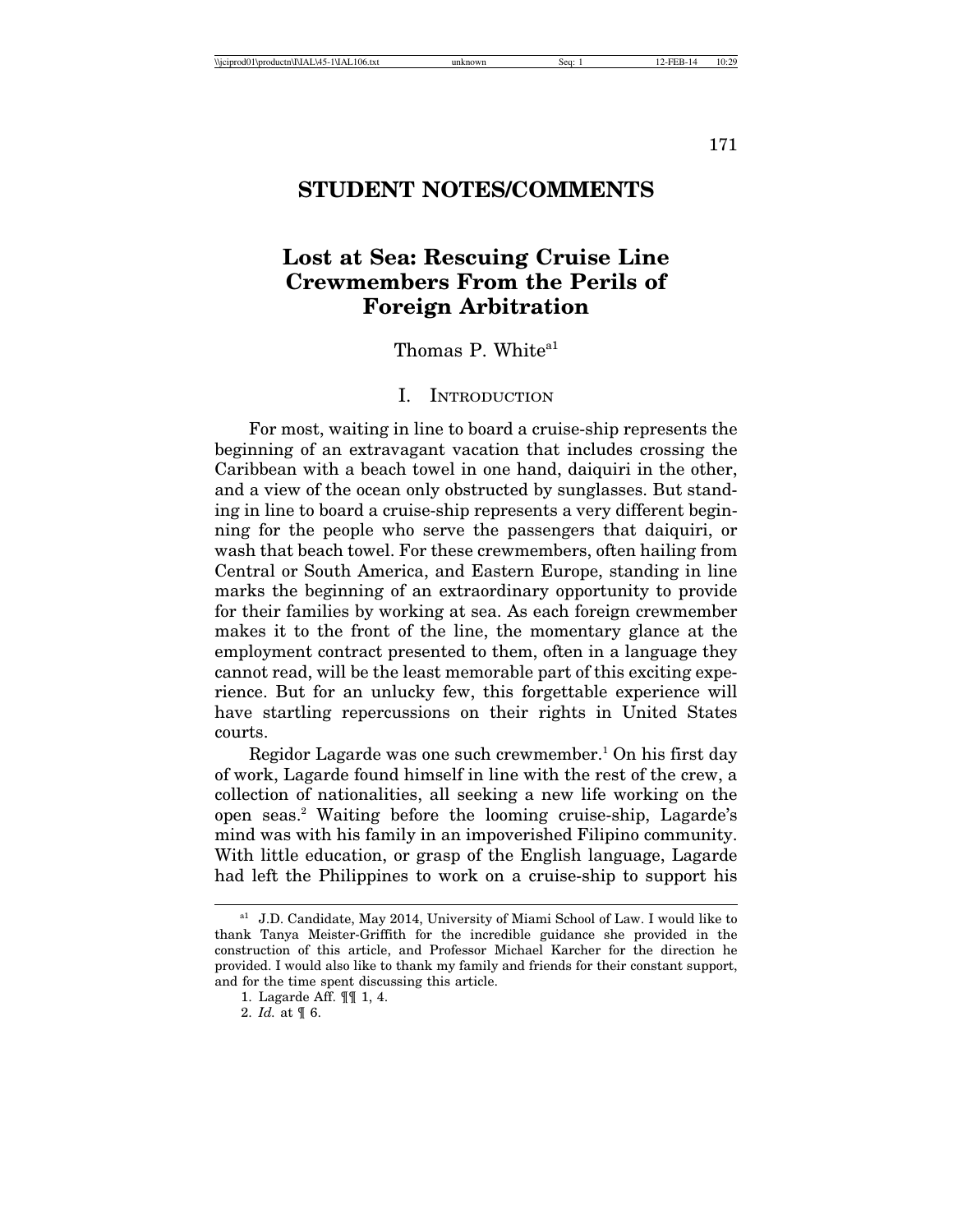family.<sup>3</sup> Upon reaching the front of the line, he signed his employment contract as he was instructed to do, and as he had watched fellow crewmembers do.<sup>4</sup> Forced to sign in a hurry with no opportunity to read the contract or ask questions, Lagarde and the others could only agree to the contract.<sup>5</sup> Given no opportunity to modify or negotiate, the crewmembers had only the choice to sign or be left in a foreign country with no employment.<sup>6</sup> Further, Lagarde was not provided a contract in his native tongue. Given only an English version, the contract included words such as "arbitration," that he could not read or understand.7 With no comprehension of his rights, or those that he had just waived, Lagarde began a long career working as a waiter on cruise ships, until he suffered a severe injury on the job that would require back surgery.8 Like countless other foreign crewmembers, Lagarde was startled to learn that amongst provisions he was neither able to understand, nor given time to read, the word "arbitration" would foreclose his ability to recover in a United States courtroom, under United States law. Without the protection of United States law, Lagarde's struggle left him handicapped, unable to gain employment, and without compensation: the standard result for a foreign crewmember injured at sea.

Under maritime law, modern seamen enjoy tremendous legal protections specifically implemented to counteract the difficult conditions and bargaining power available at sea. In the United States, the Merchant Marine Act of 1920, more commonly referred to as the Jones Act, provides specific methods of recovery for employees injured while working as seamen. Unlike most other professions, under the Jones Act, sailors are permitted to bring negligence actions against their employers; a codified illustration of the historic protections that have long been provided to sailors.<sup>9</sup> Further, Congress enacted this statute to "provide liberal recovery"10 for sailors, and adopted a "lower showing of proximate cause than would be required in a non-admiralty case."11 In a recent case regarding causation under the Federal Employers' Liability Act

- 8. *Id*. at ¶¶ 4, 16, 17.
- 9. 46 U.S.C. § 30104 (2008).
- 10. Kernan v. Am. Dredging Co., 355 U.S. 426, 432 (1958).

J. dissenting).

<sup>3.</sup> *Id.* at ¶¶ 11, 13, 14.

<sup>4.</sup> *Id.* at ¶ 6.

<sup>5.</sup> *Id*. at ¶¶ 6-8.

<sup>6.</sup> *Id*.

<sup>7.</sup> Lagarde Aff. ¶¶ 13, 14.

<sup>11.</sup> Lindo v. NCL (Bahamas), Ltd., 652 F.3d 1257, 1295 (11th Cir. 2011) (Barkett,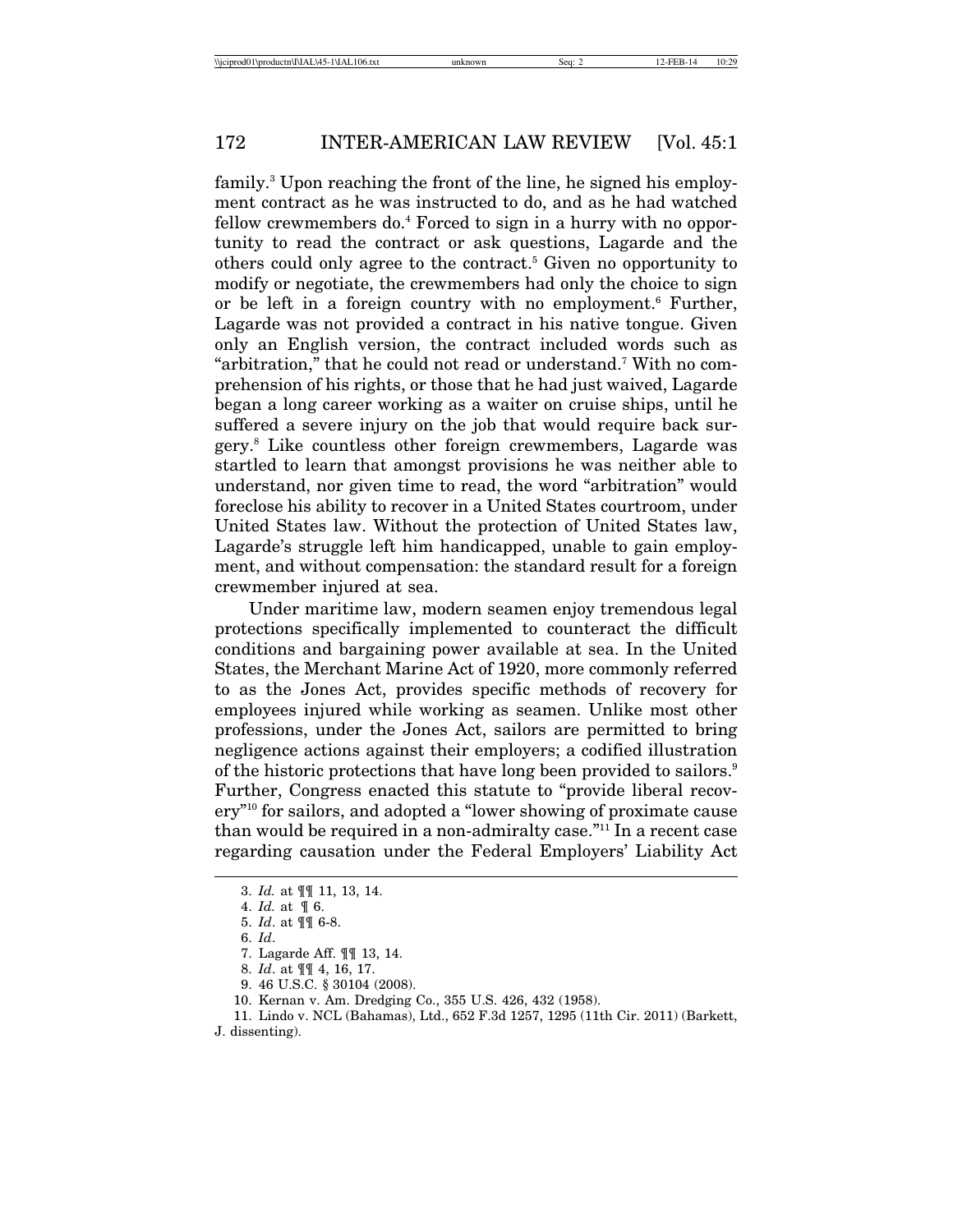(FELA), the Supreme Court affirmed this standard, explaining that a plaintiff must only show the employer's negligence "played a part—no matter how small—in bringing about the injury."12 Similarly, under United States common law, an injured seaman is also provided "maintenance and cure," which demands that the employer of such a seaman provide all living and medical expenses for his crewmember until that crewmember has recovered from said injury, or reached maximum medical improvement (MMI).

While the cruise industry often provides foreign seamen exceptional opportunities to earn money both for themselves and their families, the employment contracts crewmembers sign can turn this dream into a nightmare. Recently, the cruise industry has begun including foreign arbitration and choice of law clauses. Upon signing these clauses, seamen such as Lagarde agree that any case or claim that arises from their employment must be arbitrated outside the United States, usually under the laws of a different nation. Typically, arbitration occurs in the nation that the seaman hails from, under the laws of the flag-state of the cruise ship on which the seaman works. As nearly 90% of commercial vessels calling on U.S. ports fly a foreign flag, the majority of cruise-ships are not registered in the U.S.13 Therefore, forced to seek recovery outside the United States, under foreign law, foreign crewmembers are denied the protections of the Jones Act and "maintenance and cure," because the laws under which they must arbitrate do not provide similar protections.

Although foreign arbitration clauses have deprived the rights of all foreign crewmembers employed in the United States, the problem has become especially acute in the cruise industry, which employs a large number of foreign crewmembers and has almost universally implemented such clauses in its contracts.14 In 2011,

<sup>12.</sup> CSX Transp., Inc. v. McBride, 131 S.Ct. 2630, 2644 (2011) (citing Rogers v. Missouri Pac. R. Co., 352 U.S. 500, 507-08 (1957)).

<sup>13.</sup> *Maritime Industry Background*, CRUISE LINES INTERNATIONAL ASSOCIATION, INC., http://www.cruising.org/regulatory/resources/maritime-industry-background (last visited Jan. 15, 2013); *Why are cruise ships registered in foreign countries?*, USA TODAY, http://www.usatoday.com/story/travel/cruises/2012/12/11/why-are-cruiseships-registered-in-foreign-countries/1760759/ (last visited Oct. 9, 2013) (indicating that only one major cruise ship is registered in the United States, and that most large carriers' ships are flagged in the Bahamas, while Panama, Bermuda, Italy, Malta and the Netherlands are also popular).

<sup>14.</sup> *See* Aggarao v. MOL Shipping Mgmt. Co., Ltd., 675 F.3d 355, 360 (4th Cir. 2012) (enforcing a foreign arbitration clause in the employment contract of a Filipino seaman employed on a cargo vessel).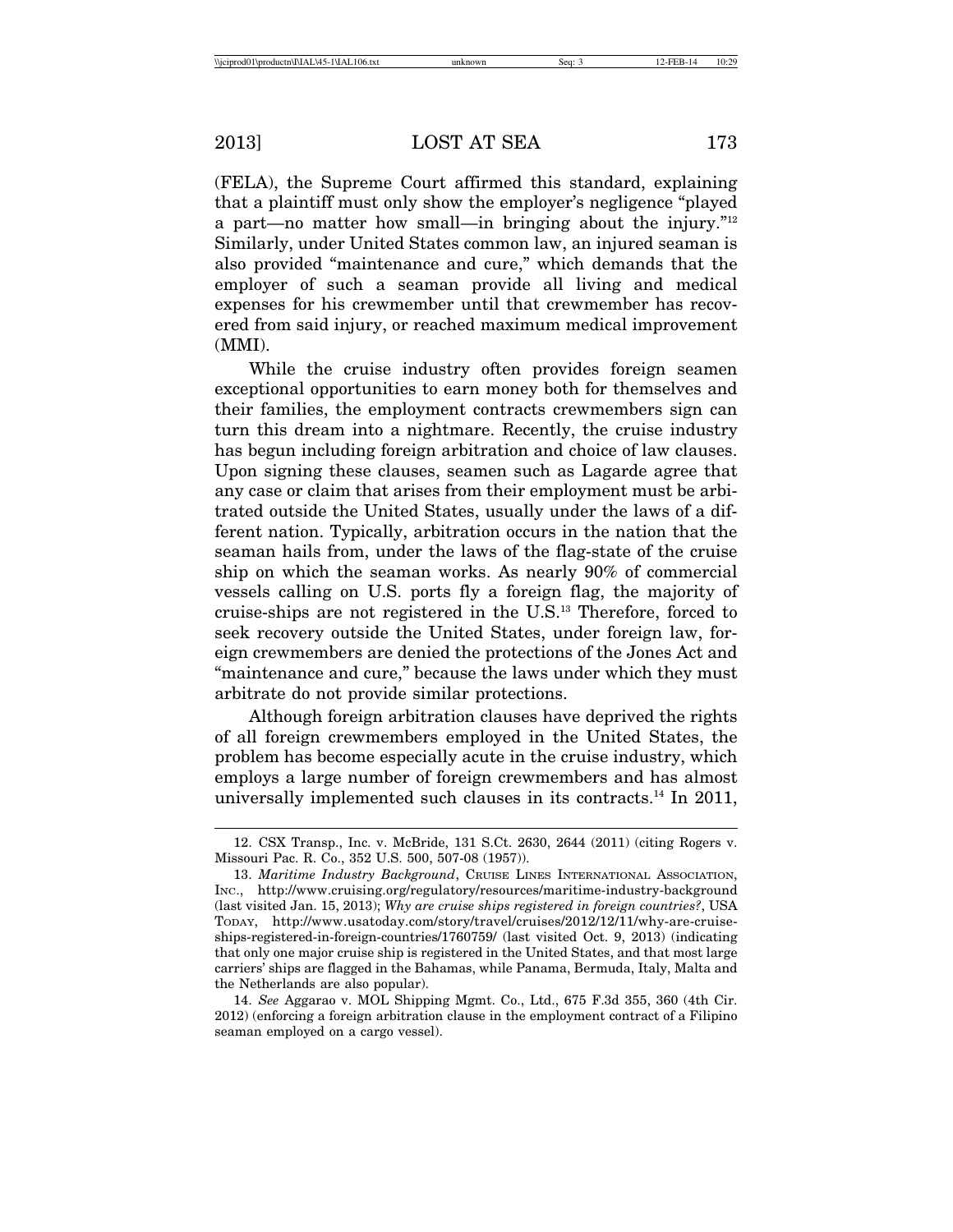the cruise industry generated \$40.4 billion of revenue, employing 347,787 workers.15 Florida serves as the center of the cruise industry within the United States, with more than 60 percent of cruise passengers departing from a Florida port, and three-fourths of the industry headquartered in South Florida, including Carnival Corporation & plc., Royal Caribbean Cruises, Ltd., and Norwegian Cruise Line all within Miami-Dade County.16 With such a large portion of the industry operating out of South Florida, the United States District Court for the Southern District of Florida has become the epicenter for crewmember injury claims. However, under the Eleventh Circuit's recent opinions, the cases of foreign crewmembers do not remain in the Southern District Court for long. Instead, all of these cases follow nearly an identical progression. Most foreign crewmembers, seeking a jury, file in Florida state court. From there, the cruise lines will remove the claim to federal court, under admiralty jurisdiction. There, they will move to compel arbitration in accordance to the crewmember's employment contract, to a different country, under different law. At this point, the jurisprudence of the Eleventh Circuit demands that the District Court grant arbitration. Routine as clockwork, this process acts as a one-way ticket to arbitration for any foreign cruise line crewmember hurt on the job.

By enforcing the arbitration clauses included in the employment contracts of foreign seamen like Lagarde, the Eleventh Circuit has instructed its lower courts that the modern policy of favoring foreign arbitration clauses outweighs the centuries old protections that have been afforded to seamen. By compelling arbitration on this historically protected class, the Eleventh Circuit and its sister circuits have discarded the words of Justice Story that have dictated the claims of seamen since our nation's founding; that seaman are the "wards of admiralty."17 Although the now defunct reasoning employed in the Eleventh Circuit's case of *Thomas v. Carnival Corp.*, and the "prospective waiver" doctrine may yet again provide relief for Lagarde and his peers, there remains an alternative that the courts have not yet substantially considered.18 This alternative would demand the exportation of

<sup>15.</sup> *The Contribution of the North American Cruise Industry to the U.S. Economy in 2011*, BREA BUSINESS RESEARCH (prepared for "Cruise Lines International Association, August 2012), 46-47 *available at* http://www.cruising.org/sites/default/ files/pressroom/2011EconomicStudies/EconStudy\_Full\_Report\_2011.pdf.

<sup>16.</sup> *Id*. at 54-55.

<sup>17.</sup> Harden v. Gordon*,* 11 F.Cas. 480, 483 (C.C.D. Me. 1823) (Story, J.).

<sup>18.</sup> Thomas v. Carnival Corp., 573 F.3d 1113 (11th Cir. 2009).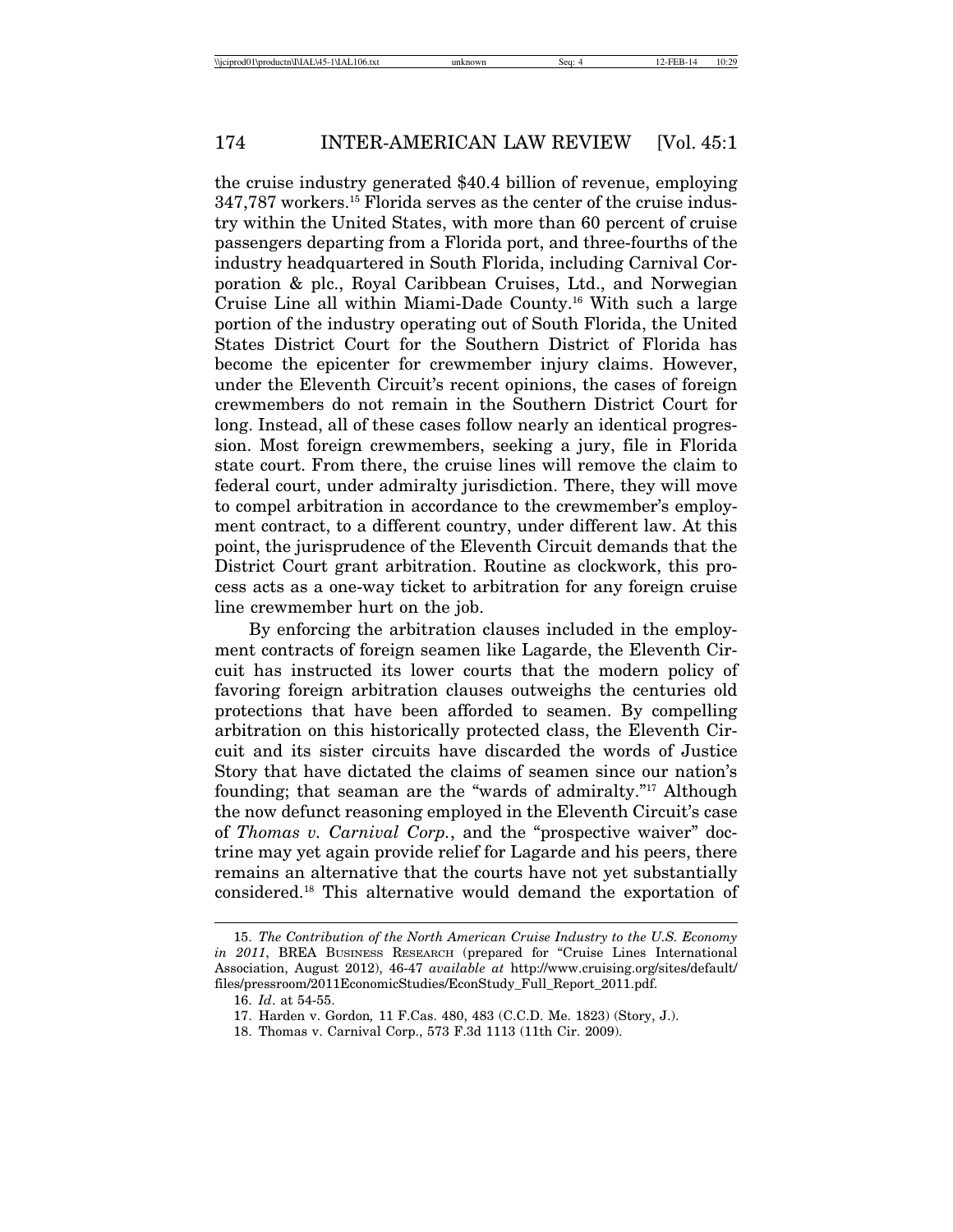the protections granted to FELA railway workers to find that arbitration clauses are unenforceable against Jones Act seamen. However, while the Eleventh Circuit continues to favor arbitration over centuries of judicial and legislative treatment of seamen as a protected class, seamen like Lagarde will continue to suffer the very fate that Justice Story warned of in 1823.

The purpose of this article is to illustrate the inequitable result of the Eleventh Circuit's position to favor international arbitration clauses at the expense of the longstanding judicial precedent to treat seamen as a protected class. Additionally, this article will examine possible developments in the current law that the court could employ to return statutory rights to Lagarde and his peers. Part II(a) provides a glance at the judicial practice of treating seamen as a protected class that has been consistently reaffirmed by the Supreme Court. Conversely, Part II(b) offers a background on arbitration and the two-part analysis that courts have applied in challenges to such agreements. Part  $II(c)$ -(d) examines the key decisions of the Eleventh Circuit that preceded that court's decision in *Lindo v. NCL*, the case addressed in Part III. Finally, with this background in place, Part IV endeavors to critique potential legal developments and ultimately endorses the application of particular provisions of FELA to return the Jones Act protections that foreign cruise line crewmembers have been deprived.

#### II. BACKGROUND

## *A. Seamen: The Protected Class*

The tradition of the United States judiciary to regard seamen as a legally protected class dates to the infancy of the nation. In 1823, the revered Justice Story pronounced a "great public policy of preserving [seamen as an] important class of citizens for the commercial service and maritime defence of the nation."19 Such treatment can be traced to the ancient history of English common law. The Supreme Court has long recognized that both U.S. and English law treat seamen "as if they needed the protection of the law, in the same sense that minors and wards need the protection of parents and guardians, and hence have been often described as 'wards of admiralty.'"20 The Court has recently reaffirmed the importance of this special treatment:

<sup>19.</sup> *Harden,* 11 F.Cas. at 483.

<sup>20.</sup> Robertson v. Baldwin, 165 U.S. 275, 298-99 (1897) (Harlan, J. dissenting).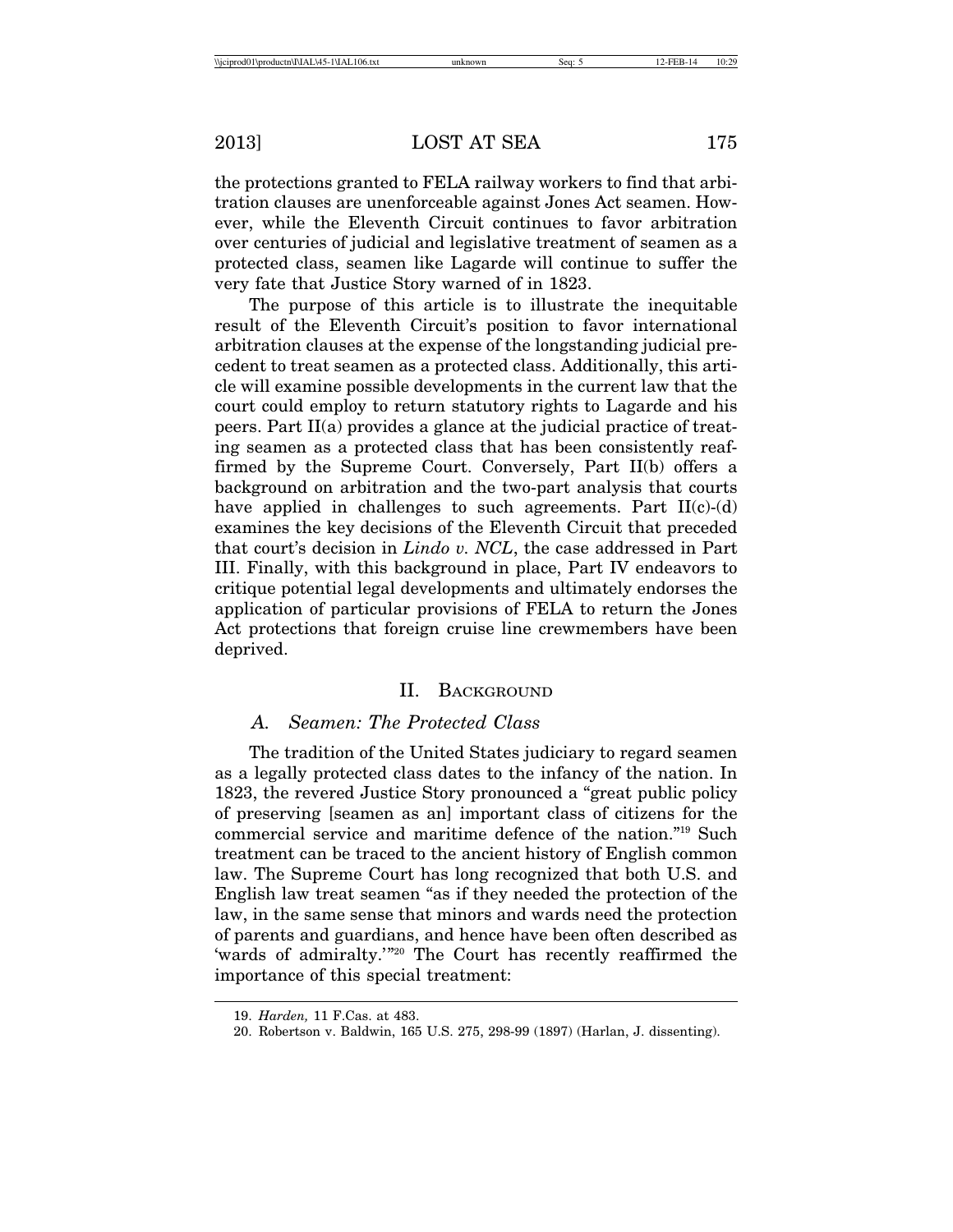Justice Story identified this animating purpose behind the legal regime governing maritime injuries when he observed that seamen "are emphatically the wards of the admiralty" because they "are by the peculiarity of their lives liable to sudden sickness from change of climate, exposure to perils, and exhausting labour." *Harden v. Gordon,* 11 F.Cas. 480, 485, 483 (No. 6,047) (CC Me. 1823). Similarly, we stated in *Wilander* that "[t]raditional seamen's remedies . . . have been 'universally recognized as . . . growing out of the status of the seaman and his peculiar relationship to the vessel, and as a feature of the maritime law compensating or offsetting the special hazards and disadvantages to which they who go down to sea in ships are subjected. $\mathbb{Z}^{21}$ 

This doctrine has not been lost to history, and as recently as 2009, the Supreme Court recognized the great protections afforded to seamen.<sup>22</sup>

More recently, this precedent has seemingly lost its luster in the Eleventh Circuit. There, a line of cases has developed regarding crewmember arbitration that permits the cruise industry to trample the statutory rights of its foreign crewmembers. However, before delving into the Eleventh Circuit's controversial rulings, it is important to consider where the competing interest of favoring foreign arbitration derives.

## *B. The New York Convention and the Federal Arbitration Act*

The application of foreign arbitration in the U.S. began in 1925, when Congress first enacted the Federal Arbitration Act  $("FAA").<sup>23</sup>$  The FAA implemented a pro-arbitration policy, compelling the enforcement of freely negotiated arbitration agreements, with certain restrictions.<sup>24</sup> The U.S. became a party to the United Nations Convention on the Recognition and Enforcement of For-

<sup>21.</sup> Chandris, Inc. v. Latsis, 515 U.S. 347, 354 (1995) (quoting Seas Shipping Co. v. Sieracki*,* 328 U.S. 85, 104, 66 S.Ct. 872, 882, 90 L.Ed. 1099 (1946) (Stone, C.J., dissenting)).

<sup>22.</sup> *See* Atlantic Sounding Co. v. Townsend, 557 U.S. 404 (2009).

<sup>23.</sup> Jarred Pinkston, *New York's Unwelcoming Harbor: The New York Convention's Inapplicability to Claims Arising From Seamen's Employment*, 3 B.Y.U. INT'L L. MGMT. REV. 233, 233 (2007).

<sup>24.</sup> *Id.*; *see also* Justin Samuel Wales, *Beyond the Sail: The Eleventh Circuit's Thomas Decision And Its Ineffectual Impact on the Life, Work, And Legal Realities of The Cruise Industry's Foreign Employees*, 65 U. MIAMI L. REV. 1215, 1226 (2011) (noting that the FAA was passed with the hope that it would place private arbitration agreements within employment contracts on "equal footing with other contracts") (citing Matthew Nickson, *Closing U.S. Courts to Foreign Seamen: The Judicial*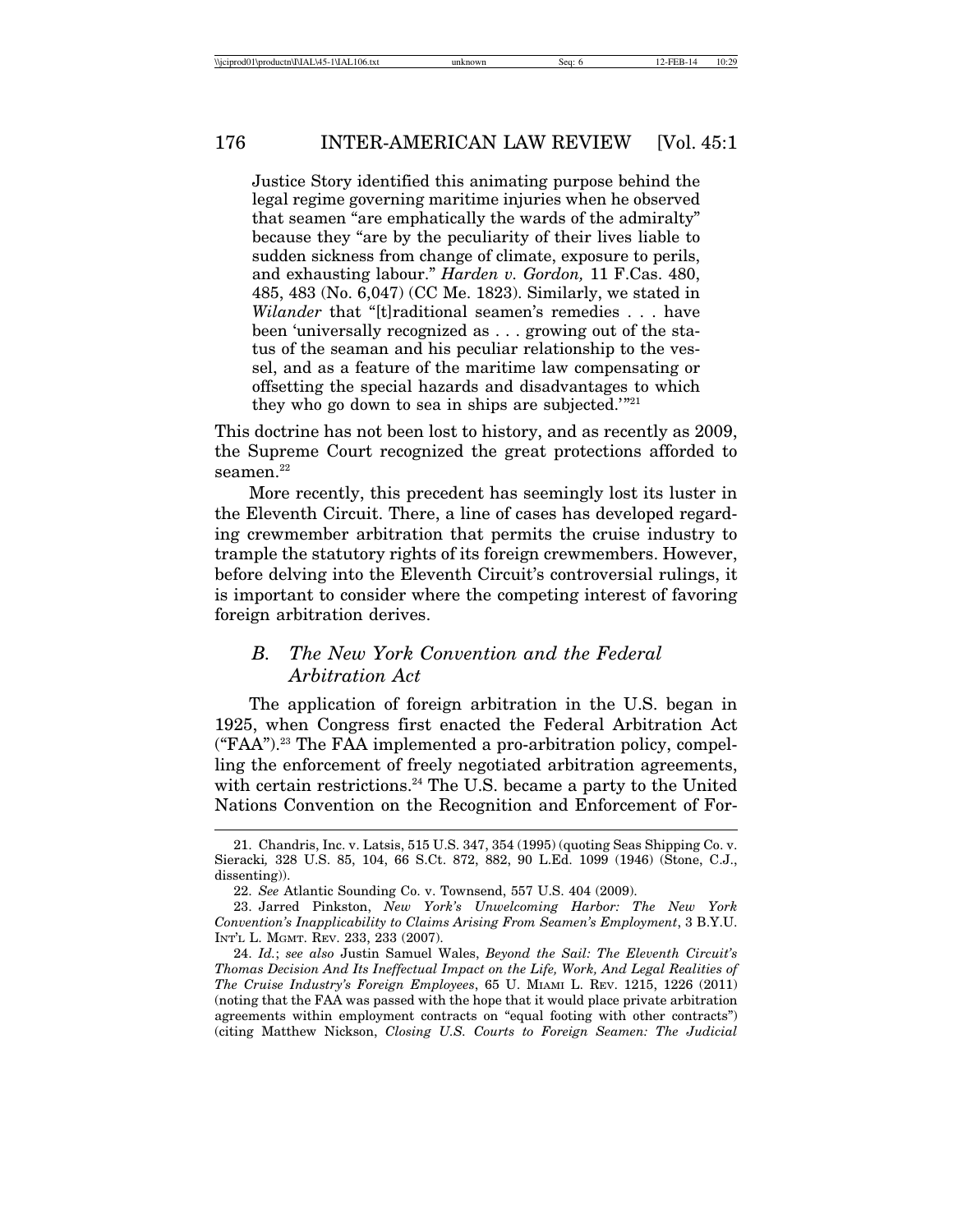eign Arbitral Awards (New York Convention), which was subsequently enacted in 1970 by the Convention Act.25 Both the FAA and the Convention Act have been codified in Title 9 U.S.C., chapter 1 containing the FAA, and chapter 2 containing the Convention Act.26 Under the New York Convention and later Supreme Court precedent, foreign arbitration has enjoyed an "emphatic federal policy in favor of arbitral dispute resolution."27 Under the Convention Act, Article II(3) provides that a court may refer parties to arbitration at the request of one party when such an agreement has been made providing for arbitration.<sup>28</sup> "This obligation" does not arise, however, (i) if the agreement 'is null and void, inoperative or incapable of being performed,' Art.  $II(3)$ , or (ii) if the dispute does not concern 'a subject matter capable of settlement by arbitration,' Art. II(1)."29 Articles III and IV, on the other hand, apply post-arbitration, providing for the enforcement of an award.30 Article V, also applies post-arbitration, providing a list of seven circumstances in which a court may refuse to recognize and enforce an award, among which that an arbitration award may not be enforced "if an arbitration award is 'contrary to the public policy of [a] country' called upon to enforce it."31

#### *C. Bautista v. Star Cruises*

*Bautista v. Star Cruises* represents one of the first cases in which the Eleventh Circuit chose to enforce a foreign arbitration agreement in a crewmember's employment contract.32 While the results of this case would be limited to the enforcement of such clauses against crewmembers from the Philippines, *Bautista* represents the first step in the Eleventh Circuit's jurisprudence that would result in the deprivation of U.S. statutory rights of not just Filipino, but all crewmembers.

*Excision of the FAA Seaman's Arbitration Exception from the New York Convention Act*, 41 TEX. INT'L L. J. 103, 106 (2003)).

<sup>25.</sup> Nickson, *supra* note 24, at 104 n. 3.

<sup>26.</sup> Rory Bahadur, *Constitutional History, Federal Arbitration And Seamen's Rights Sinking in a Sea of Sweatshop Labor*, 39 J. MAR. L. & COM. 157 (2008).

<sup>27.</sup> Daniel M. Schwarz, *A Regression From The New York Convention: Questions Raised By Thomas v. Carnival Corporation*, 64 U. MIAMI L. REV. 1441, 1445 (2010) (citing Mitsubishi Motors Corp. v. Soler Chrysler-Plymouth, Inc., 473 U.S. 614 (1985)).

<sup>28.</sup> *Mitsubishi Motors,* 473 U.S. at 659.

<sup>29.</sup> *Id.*

<sup>30.</sup> *Id.*

<sup>31.</sup> *Id.*

<sup>32. 396</sup> F.3d 1289 (11th Cir. 2005).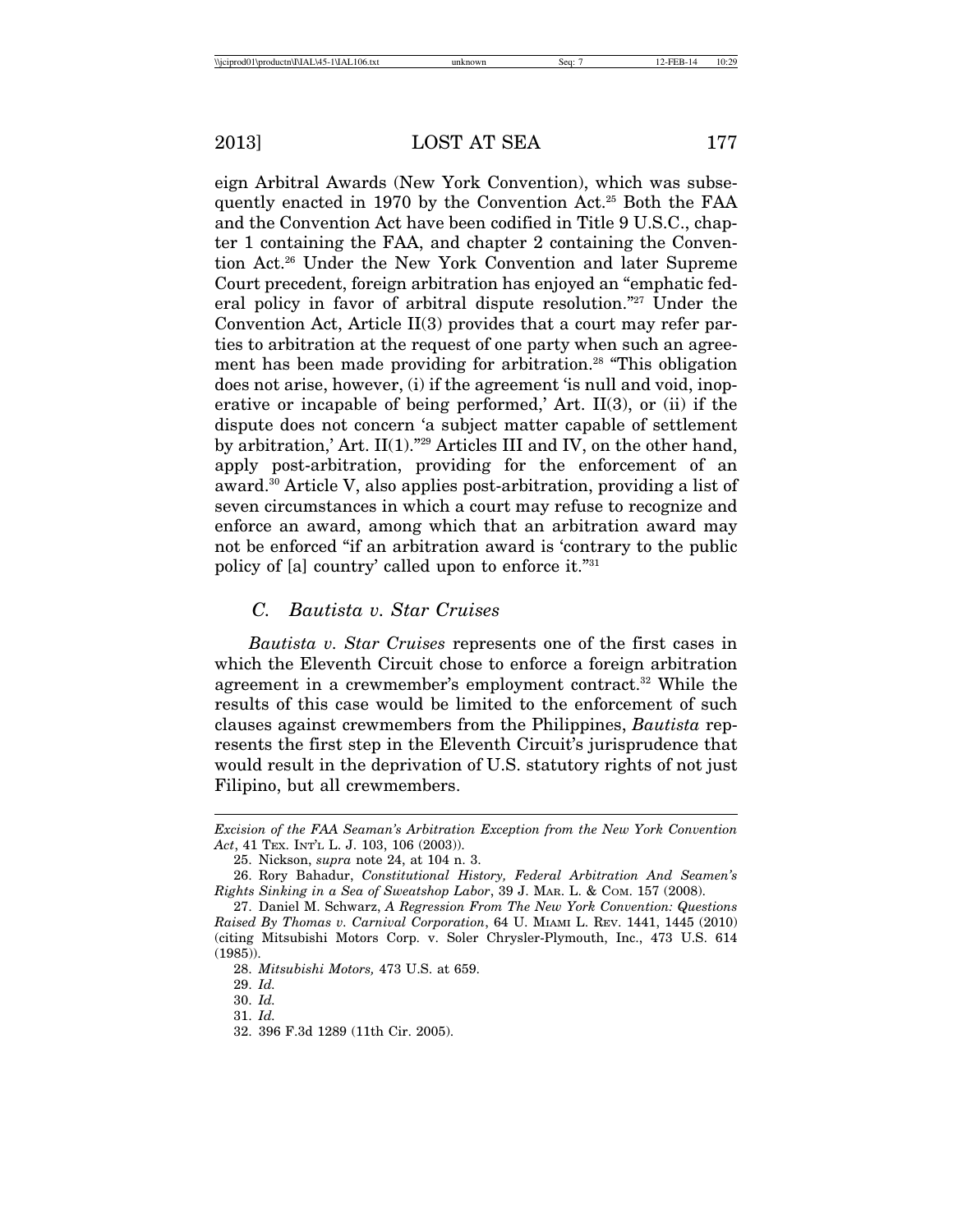The dispute in *Bautista* began when the steam boiler of a cruise ship, owned by the defendant, exploded while the vessel was docked in the Port of Miami.<sup>33</sup> Of the crewmember plaintiffs in the suit, six were killed in the explosion and four were injured.<sup>34</sup> As Filipino crewmembers, the content of their employment contracts had been regulated by a Filipino state agency, the Philippine Overseas Employment Administration.35 Included in the state-crafted contracts was an arbitration clause that required arbitration in any "cases of claims and disputes arising from [the seamen's] employment."36

While *Bautista* would be the catalyst for substantial litigation over crewmember arbitration in the late 2000s, the principal argument in the case was different than its progeny. In *Bautista*, the plaintiffs argued that Section 1 of the FAA had exempted seamen, such as themselves, from the enforcement of foreign arbitration agreements, generally enforced by the Convention Act.<sup>37</sup> This exemption provides that "nothing herein contained shall apply to contracts of employment of seamen."38 However, the Eleventh Circuit disagreed, holding that the Section 1 exemption under the FAA conflicted with the Convention Act and was therefore inapplicable.39 In reaching this conclusion, the court adopted the reasoning of the Fifth Circuit's decision in *Francisco v. Stolt Achievement* and foreclosed any challenge to foreign arbitration clauses under the FAA Section 1 seamen exemption.<sup>40</sup>

#### *D. Thomas v. Carnival Corp.*

After *Bautista*, cruise lines began to apply foreign arbitration clauses to the employment contracts of all foreign crewmembers. This practice persisted with approval from the district courts<sup>41</sup> until the 2009 decision of *Thomas v. Carnival Corp.*, which returned substantial protection to foreign crewmembers.<sup>42</sup> How-

<sup>33.</sup> *Id.* at 1292.

<sup>34.</sup> *Id.*

<sup>35.</sup> *Id.* at 1293.

<sup>36.</sup> *Id.*

<sup>37.</sup> *Id.* at 1296.

<sup>38. 9</sup> U.S.C. § 1 (1947).

<sup>39.</sup> *Bautista*, 396 F.3d at 1292; *see also* Wales, *supra* note 24, at 1227.

<sup>40.</sup> *Baustista*, 396 F.3d at 1299 (citing Francisco v. Stolt Achievement MT, 293 F.3d 270 (5th Cir. 2002)).

<sup>41.</sup> *See e.g.,* Allen v. Royal Caribbean Cruise, Ltd., No. 08-22014, 2008 U.S. Dist. WL 5095412 (S.D. Fla. Sept. 30, 2008); Lathan v. Carnival Corp., No. 08-23002, 2009 WL 6340059 (S.D. April 9, 2009).

<sup>42.</sup> Thomas v. Carnival Corp., 573 F.3d 1113, 1113 (11th Cir. 2009).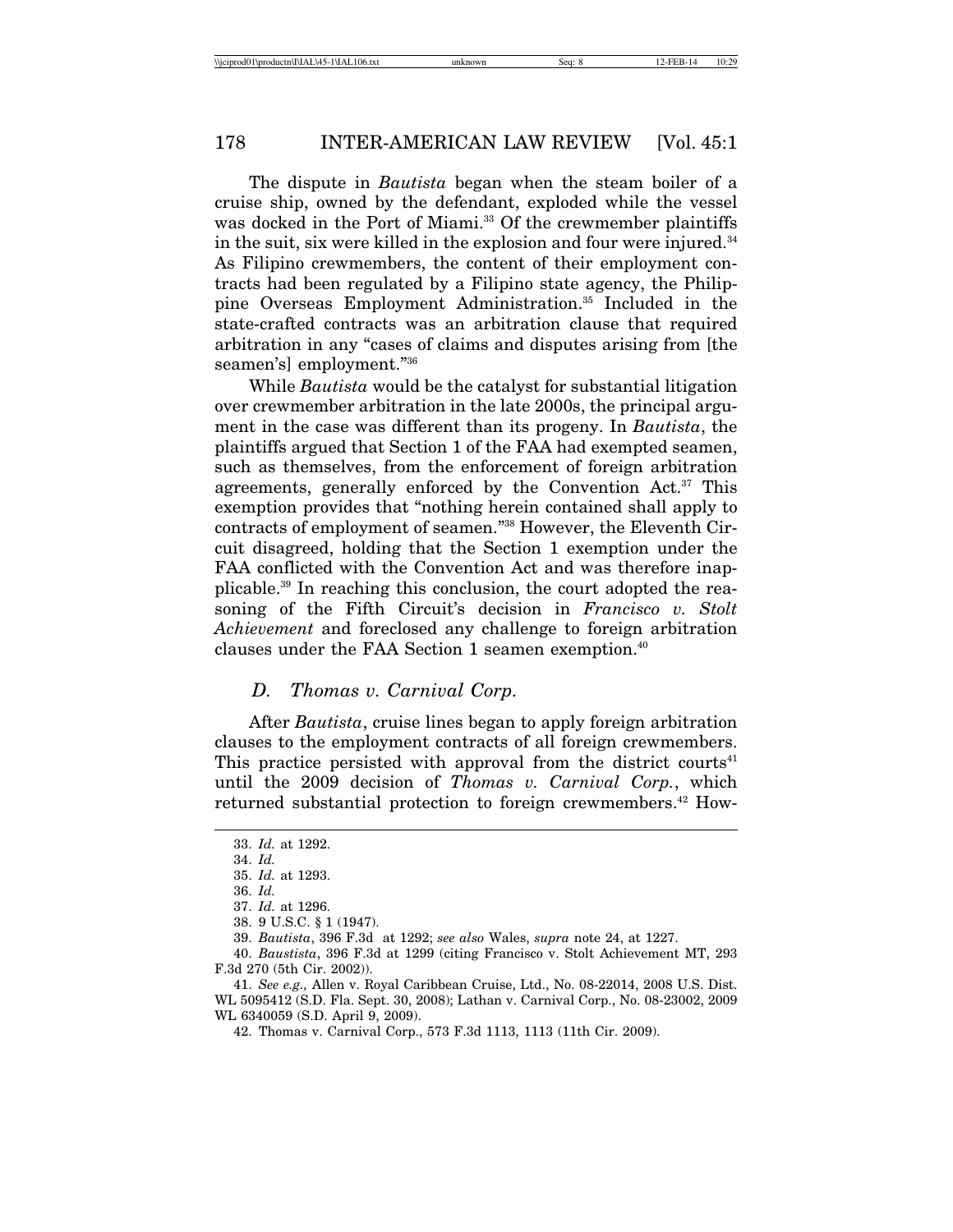ever, *Thomas* represented a substantial break, not only from the Eleventh Circuit's application of foreign arbitration clauses, but also from that of many of the court's sister circuits.43 As a result, the *Thomas* opinion became the point of considerable analysis, drawing both criticism and praise from the legal community.44 The *Thomas* opinion represents an effort by the Eleventh Circuit to return the statutory rights that had been chipped away and eventually denied to foreign crewmembers since the court's *Bautista* opinion.

In *Thomas,* the plaintiff was employed as a waiter on a Carnival ship that flew a Panamanian flag of convenience.45 During the course of his employment, the plaintiff slipped, injuring his back, shoulder, and leg.<sup>46</sup> After visiting the onboard physician and taking time off to recover from his injuries multiple times, Carnival discharged the plaintiff, finding that his injuries rendered him unfit for his duties.<sup>47</sup> Because Thomas received a token "medical sign-off," and only three months of maintenance and cure, he filed suit in state court. Subsequently, Carnival removed the case to federal court, where arbitration was compelled as a result of a contract signed after his injury that directed all disputes to be arbitrated in the Philippines under Panamanian law.<sup>48</sup>

In challenging the provision, Thomas maintained that the foreign arbitration clause, coupled with the choice of law clause, acted as a "prospective waiver" of his statutory rights.<sup>49</sup> As such, those provisions of the employment contract would be "contrary to

46. *Id.* at 1116.

<sup>43.</sup> *See Francisco*, 293 F.3d at 270; Rogers v. Royal Caribbean Cruise Line, 547 F.3d 1148 (9th Cir. 2008); *see also* Lobo v. Celebrity Cruises, Inc., 488 F.3d 891 (11th Cir. 2007).

<sup>44.</sup> *See* Wales, *supra* note 24, at 1215 (concluding that the *Thomas* decision has a limited effect on the actual plight of crewmembers); Joseph R. Brubaker & Michael P. Daly, *Twenty-Five Years of the "Prospective Waiver" Doctrine In International Dispute Resolution: Mitsubishi's Footnote Nineteen Comes To Life In The Eleventh Circuit*, 64 U. MIAMI L. REV. 1233, 1277 (2010) (finding that the *Thomas* decision "provides courts with a unique prophylactic measure to ensure the survival of U.S. statutory policies when the application of those policies in foreign proceedings and the domestic opportunity to review those foreign proceedings remain uncertain," while noting that it has left open several questions regarding the doctrine); Joseph R. Brubaker*, The Prospective Waiver Of A Statutory Claim Invalidates An Arbitration Clause: The Eleventh Circuit Decision in Thomas v. Carnival Corp.*, 19 AM. REV. INT'L ARB. 309, 316 (2008) (considering the unanticipated consequences of the Eleventh Circuit's decision).

<sup>45.</sup> *Thomas*, 573 F.3d at 1115-16.

<sup>47.</sup> *Id.*

<sup>48.</sup> *Id.* at 1115-16.

<sup>49.</sup> *Id.* at 1115.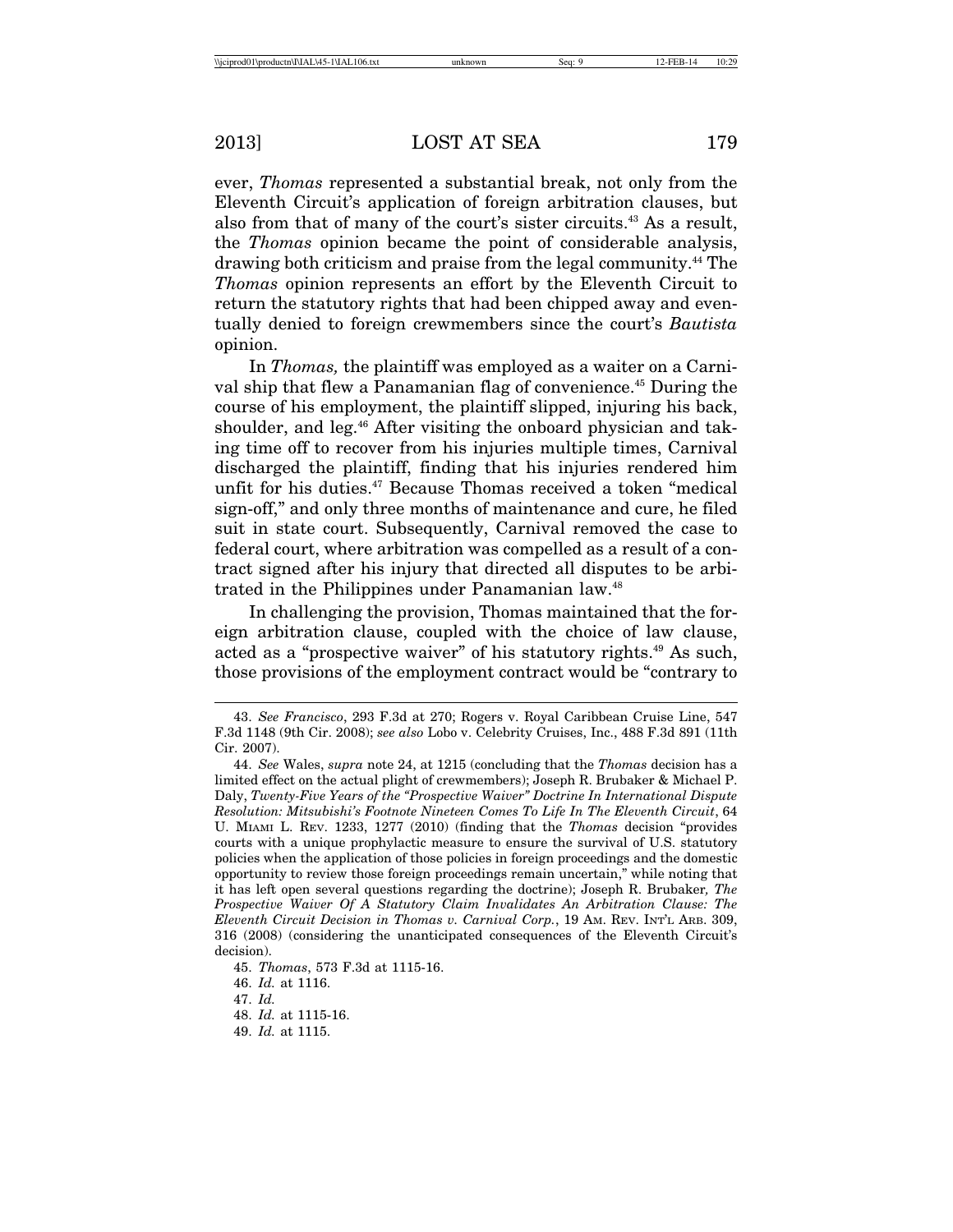public policy<sup> $n_{50}$ </sup> of the U.S. and, therefore, unenforceable.<sup>51</sup> The court agreed with Thomas, relying on the Supreme Court's holding in *Mitsubishi Motors Corp. v. Soler Chrysler-Plymouth, Inc.*<sup>52</sup> In that case, the Supreme Court considered a similar argument, in which the plaintiff challenged a foreign arbitration agreement on the grounds that Sherman Act violations were not appropriate for foreign arbitration.53 The Court rejected this argument, holding that U.S. policy would not be violated because the parties had agreed to apply U.S. law in the foreign arbitration proceedings.<sup>54</sup> However, in dicta, the Court held that "[i]n the event the choice-offorum and choice-of-law clauses operated in tandem as a prospective waiver of a party's right to pursue statutory remedies for antitrust violations, we would have little hesitation in condemning the agreement as against public policy."55 In *Thomas*, the Eleventh Circuit reasoned that such a "tandem" had been worked on the plaintiff, and acted as a "prospective waiver" of Thomas' Seaman's Wage Act claim, which was a U.S. statutory remedy.<sup>56</sup> Further, the court held that the application of Panamanian law could potentially yield Thomas no award, leaving him with nothing to enforce in U.S. courts, and therefore, no later opportunity for review.57

The *Thomas* opinion effectively applied the "prospective waiver" doctrine to render the arbitration agreement unenforceable, under Article  $V(2)(b)$  of the Convention. But the opinion would not deter the cruise industry from applying foreign arbitration clauses to the contracts of its foreign employees. In the wake of the *Thomas* opinion, the cruise lines began stipulating to the application of U.S. law regarding a crewmember's statutory claims.58 This way, the cruise lines continued to subject

<sup>50.</sup> *Id.* (citing the Convention on the Recognition and Enforcement of Foreign Arbitral Awards art. V(2)(b), June 10, 1958, 21 U.S.T. 2517).

<sup>51.</sup> Thomas v. Carnival Corp., 573 F.3d 1113, 1113 (11th Cir. 2009).

<sup>52.</sup> Id. at 1120 (citing Mitsubishi Motors Corp. v. Soler Chrysler-Plymouth, Inc., 473 U.S. 614, 614-15 (1985)).

<sup>53.</sup> *Mitsubishi Motors*, 473 U.S. at 628.

<sup>54.</sup> *Id.* at 640.

<sup>55.</sup> *Id*. at 652 n. 19.

<sup>56.</sup> *Thomas,* 573 F.3d at 1123.

<sup>57.</sup> *Id*. at 1123-24. (citing Vimar Seguros y Reaseguros, S.A. v. M/V Sky Reefer, 515 U.S. 528, 540 (1995) (holding that a "prospective waiver" of U.S. statutory rights is only against public policy when there is no subsequent opportunity for review by U.S. courts to ensure that the legitimate interest in enforcing U.S. statutory law has been addressed)).

<sup>58.</sup> *See e.g.,* Matthews v. Princess Cruise Lines, Ltd., 728 F.Supp.2d 1326, 1328 (S.D. Fla. 2010).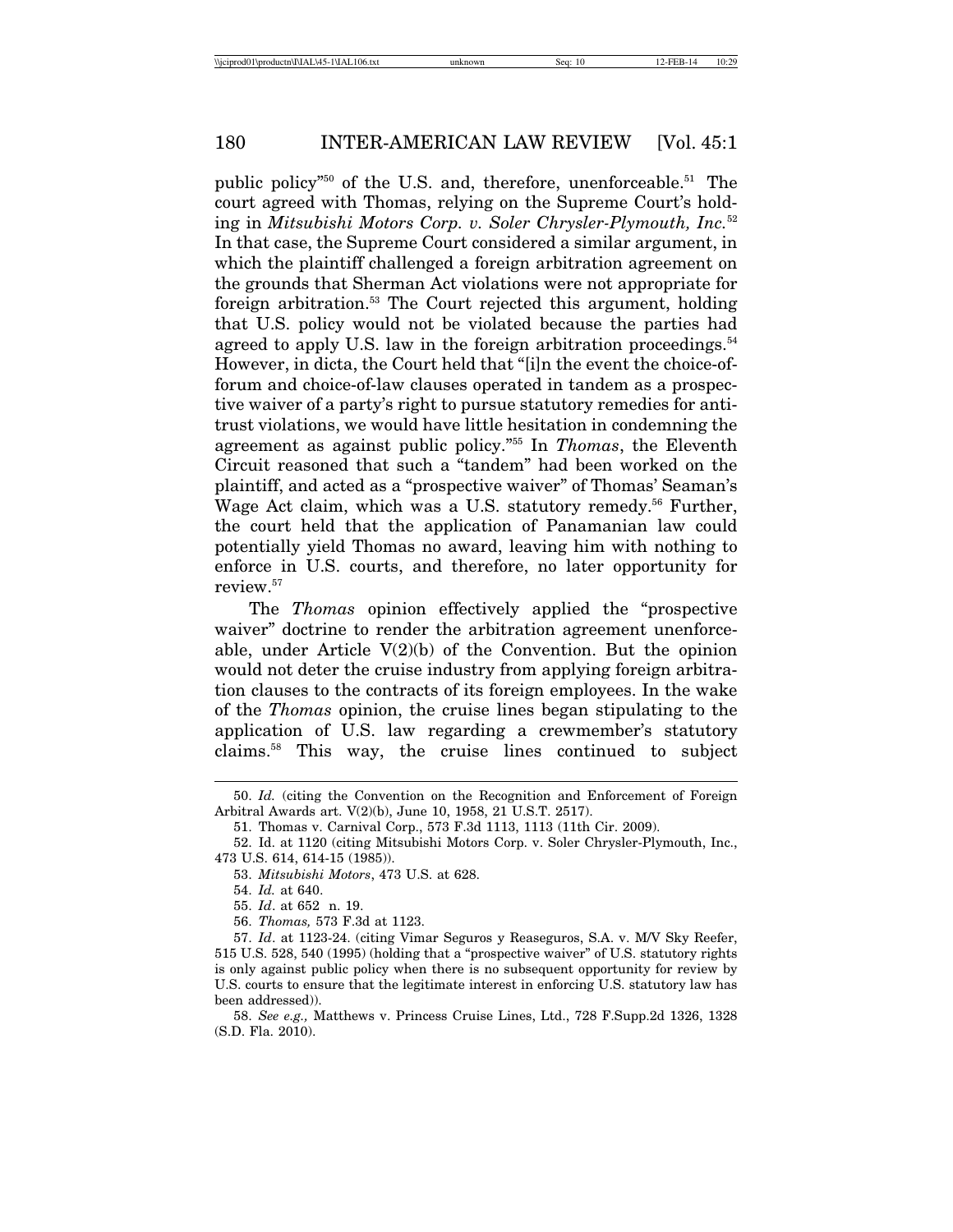crewmembers to the inequitable practice of foreign arbitration, without contradicting the holding of *Thomas.*

## III. CREWMEMBER RIGHTS SINK TO NEW DEPTHS UNDER LINDO <sup>V</sup>. NCL

The Eleventh Circuit's *Thomas* decision represented a surprising appeal to humanity considering the court's previous holdings enforcing arbitration clauses found in crewmember employment contracts. While the *Thomas* decision did create waves within the cruise industry, the holding would not last long. In 2011, only two years after the *Thomas* opinion, the Eleventh Circuit decided *Lindo v. NCL*. 59 Treating the *Thomas* opinion as no more than a minor indiscretion, the *Lindo* opinion returned to cruise lines the authority to deprive crewmembers of their rights by enforcing the arbitration clauses. $60$  While the validity of the *Lindo* decision has been challenged since its release, it has consistently been upheld, with each decision further deconstructing *Thomas*. 61 Currently, *Lindo* represents the most detailed interpretation of the Eleventh Circuit's position on the enforcement of crew arbitration, and has realigned the Eleventh Circuit's reasoning with its previous precedent and that of its sister circuits.<sup>62</sup>

The facts surrounding *Lindo* read much like most crew arbitration cases brought within the Eleventh Circuit. Harold Leonel Pineda Lindo, a Nicaraguan citizen and resident, was injured while working on the Norwegian Cruise Line (hereinafter "NCL") ship, the M/S Norwegian Dawn.<sup>63</sup> NCL maintains its principle place of business in Miami, Florida, where it operates cruise ships that depart from, and return to, ports in the United States. $64$  However, NCL is a Bermuda corporation, and the M/S Norwegian Dawn flies a Bahamian flag of convenience.<sup>65</sup> In December 2008, during his employment with NCL, and within the scope of his

63. *Lindo,* 652 F.3d at 1260.

64. *Id*.; Spector v. Norwegian Cruise Lines, Ltd., 545 U.S. 119, 126 (2005).

65. *Lindo*, 652 F.3d at 1260.

<sup>59.</sup> Lindo v. NCL (Bahamas), Ltd., 652 F.3d 1257 (11th Cir. 2011).

<sup>60.</sup> *Id.* at 1257.

<sup>61.</sup> *See* Williams v. NCL (Bahamas), Ltd., 686 F.3d 1169 (11th Cir. 2012); Fernandes v. Carnival Corp., 484 F. App'x 361 (11th Cir. July 12, 2012); Arauz v. Carnival Corp., 466 Fed. Appx. 815 (11th Cir. 2012).

<sup>62.</sup> *See* Aggarao v. MOL Shipping Mgmt. Co., Ltd., 675 F.3d 355 (4th Cir. 2012); Harrington v. Atlantic Sounding Co., Inc., 602 F.3d 113 (2d Cir. 2010); Rogers v. Royal Caribbean Cruise Line, 547 F.3d 1148 (9th Cir. 2008); Bautista v. Star Cruises, 396 F.3d 1289 (11th Cir. 2005); Francisco v. Stolt Achievement MT, 293 F.3d 270 (5th Cir. 2002).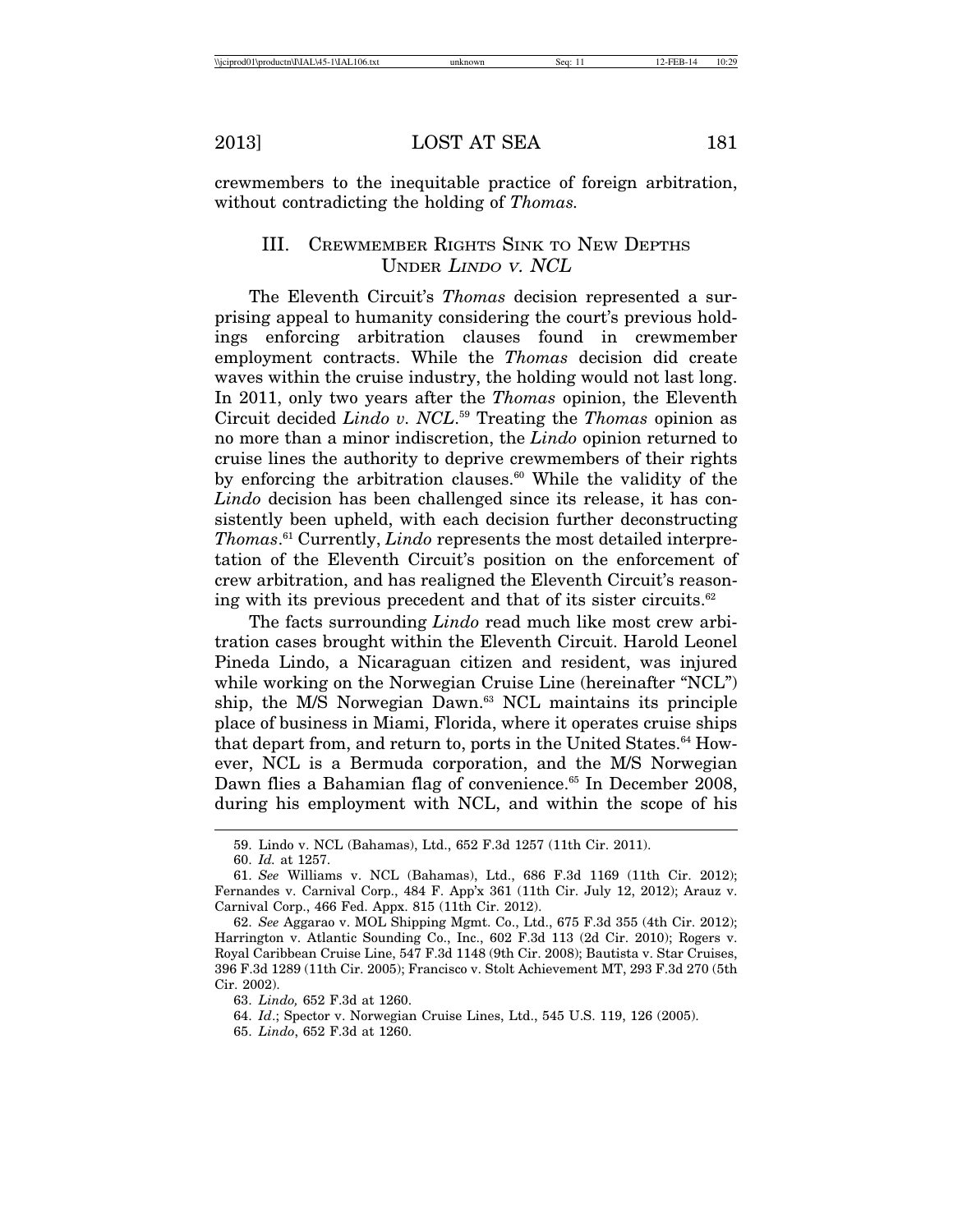employment, Lindo injured his back after being ordered to carry heavy trash bags to the cruise ship from NCL's privately owned island in the Bahamas.<sup>66</sup> Subsequently, Lindo underwent surgery to correct the injury he sustained working for NCL. $67$ 

Lindo's employment was governed by a collective bargaining agreement negotiated by NCL and the Norwegian Seafarers' Union, and specified that all Jones Act claims would be resolved through binding arbitration, stating:

Seaman agrees . . . that any and all claims . . . relating to or in any way connected with the Seaman's shipboard employment with Company including . . . claims such as personal injuries [and] Jones Act claims . . . shall be referred to and resolved exclusively by binding arbitration pursuant to the United Nations Convention on Recognition and Enforcement of Foreign Arbitral Awards . . . .<sup>68</sup>

Further, Lindo's contract required him to arbitrate any disputes arising out of his employment in Nicaragua (Lindo's home country), under Bahamian law (the law of the flag state of the vessel).<sup>69</sup>

In 2009, Lindo filed action against NCL in Florida state court.70 Following routine procedure for crewmember claims, NCL removed the action to the U.S. District Court for the Southern District of Florida and sought to compel arbitration.<sup>71</sup> During that time, Lindo amended his claim to allege only Jones Act negligence, noting that NCL had met its maintenance and cure obligations.72 Soon after, the district court granted NCL's motion to dismiss the claim and compelled arbitration.<sup>73</sup>

In his decision, Judge Hull began by recognizing Supreme Court precedent applying a "strong presumption in favor of freelynegotiated contractual choice-of-law and forum-selection provisions," especially within the field of international commerce.<sup>74</sup> In his first attempt to deconstruct the *Thomas* decision, Judge Hull described the two stages of enforcement of arbitration agreements. Consistent with Supreme Court precedent, Hull explained

70. *Id.*

72. *Id.*

<sup>66.</sup> *Id.*

<sup>67.</sup> *Id.*

<sup>68.</sup> *Id.* at 1260-61.

<sup>69.</sup> *Id.* at 1261.

<sup>71.</sup> Lindo v. NCL (Bahamas), Ltd., 652 F.3d 1257, 1261 (11th Cir. 2011). NCL moved to remove the claim pursuant to 9 U.S.C. § 205.

<sup>73.</sup> *Id.* at 1262, 1287.

<sup>74.</sup> *Id.* at 1275.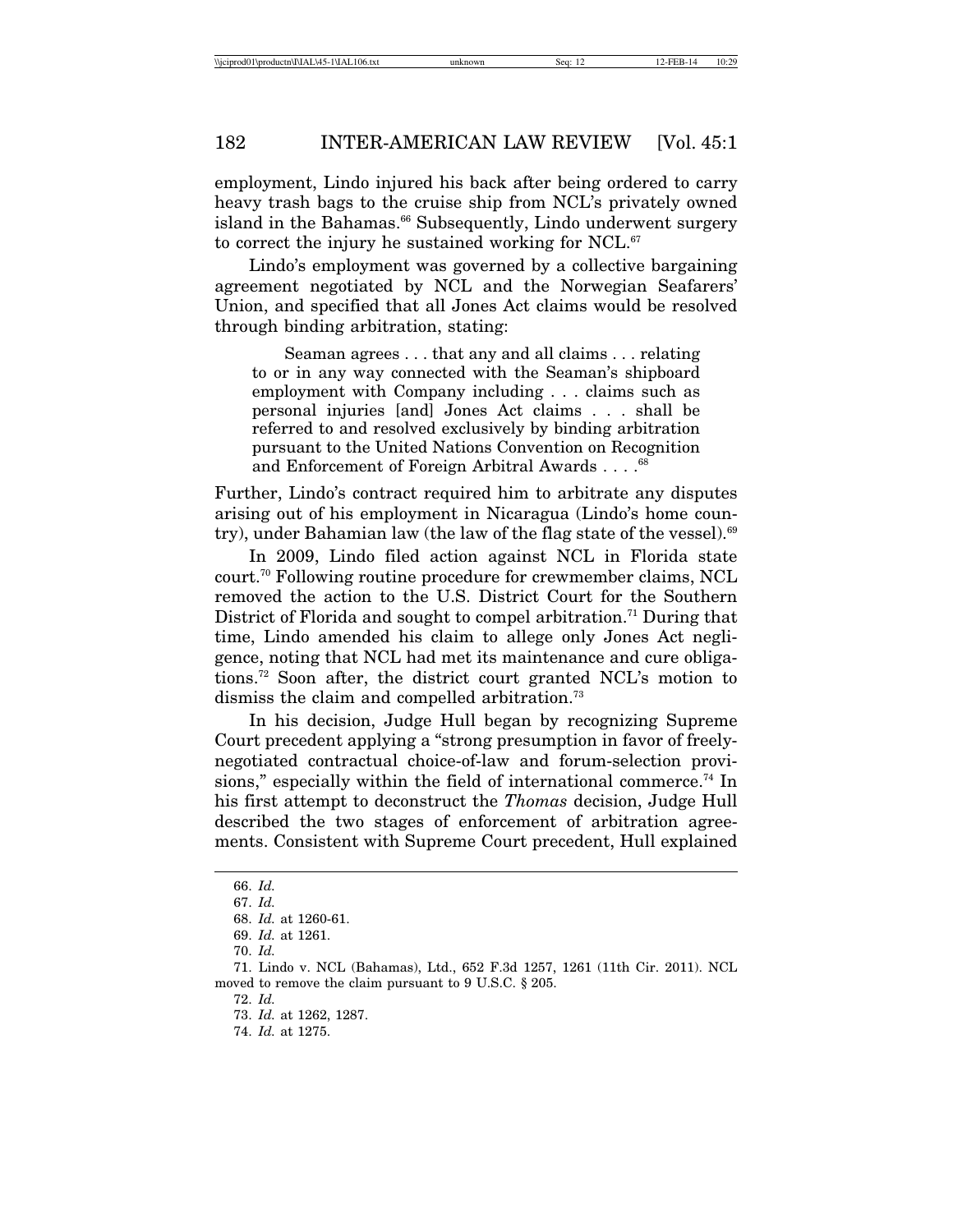that under Article II, the first phase of arbitral enforcement is action to compel arbitration.75 In an action to compel arbitration, under the Convention, a court may only decline the enforcement of an arbitration clause if it finds the agreement to be "null and void, inoperative or incapable of being performed."76 Again, consistent with precedent, Hull then recognized the second stage of enforcement, the action of confirming an arbitral award subsequent to arbitration. In this second stage, Article V of the convention recognizes seven defenses to the confirmation of the arbitral award, including the one at issue in both *Thomas* and *Lindo*, that "the award would be contrary to the public policy of that country."77

Using this framework for enforceability, the court first rejected Lindo's argument that the employment agreement was "null and void" because its "take-it-or-leave-the-ship basis" was unconscionable.78 Judge Hull found that Lindo had failed to assert any permissible defense under Article II, as Lindo was challenging the enforcement of arbitration before arbitration actually had been compelled. Further, the court rejected the reasoning in *Thomas*, on which Lindo's argument relied, finding that the public policy defense created by the *Thomas* decision was not a proper defense under Article II.79 In reaching this conclusion, Judge Hull criticized *Thomas'* reliance on the "prospective waiver" language of footnote 19 of *Mitsubishi*, dismissing footnote 19 as "undisputably dicta" and noting that the Supreme Court has never invalidated an arbitration agreement on that basis.<sup>80</sup> Rather, Judge Hull maintained that *Thomas* ignored the true pro-arbitration principles on which *Mitsubishi* actually relied.<sup>81</sup>

In *Lindo*, Judge Hull also explained that *Thomas* ignored the Supreme Court's analysis in *Vimar*, which held that a court should not speculate about the outcomes of arbitration at the first stage of compelling arbitration.82 Further, *Thomas* ignored the

82. *Lindo*, 652 F.3d at 1279. The *Lindo* court determined that *Thomas* improperly avoided the *Vimar* warning not to speculate about the outcome of an arbitration award at the enforcement stage as it reasoned that U.S. law would never be applied in

<sup>75.</sup> *Id.* at 1263.

<sup>76.</sup> *Id.* (quoting *New York Convention*, art. II(3)).

<sup>77.</sup> Lindo v. NCL (Bahamas), Ltd., 652 F.3d 1257, 1263 (11th Cir. 2011).

<sup>78.</sup> *Id.* at 1276-77.

<sup>79.</sup> *Id.* at 1278.

<sup>80.</sup> *Id.*

<sup>81.</sup> *Id.* at 1279; *see also* Nicholas A. Machen, *Balancing Bargaining Power: The Eleventh Circuit Overreaches to Destroy the Public Policy Defense at the Initial Enforcement Stage of Arbitration in Lindo v. NCL (Bahamas), Ltd.*, 36 TUL. MAR. L.J. 839, 847 (2012).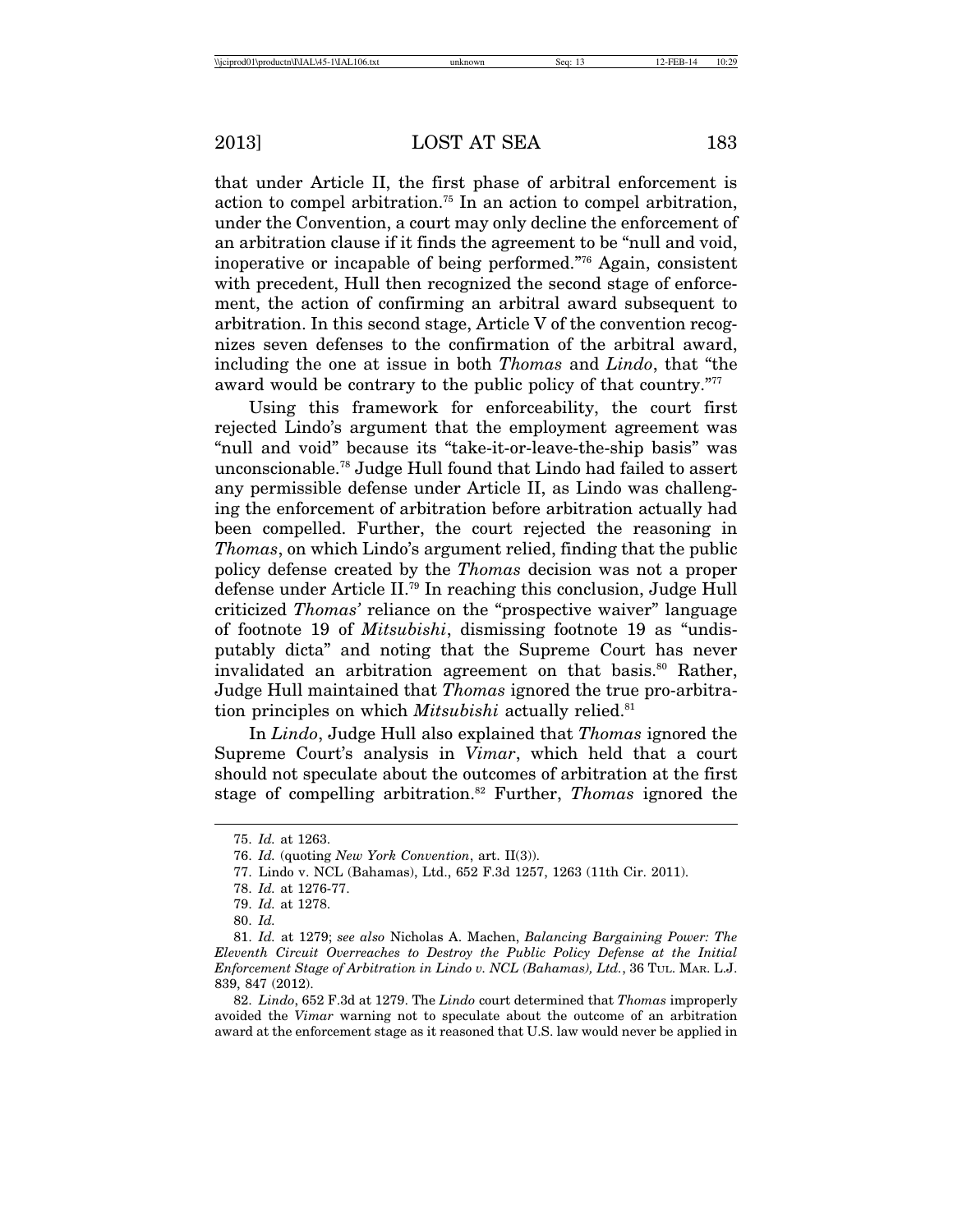*Vimar* holding that the "prospective waiver" theory from *Mitsubishi* should only be applied where there is no further opportunity for review, noting that the prospect of no award existed in *Vimar* as it does in every arbitration case.<sup>83</sup> The court rejected the claim that there was only a possibility for subsequent review if the district court retained jurisdiction, by noting that even where a district court has not retained jurisdiction, an action to confirm an award may be brought as a separate action under federal law.<sup>84</sup>

Finally, the *Lindo* decision rejects the claim that through the 2008 Amendment to the Jones Act, Congress created a "subjectmatter exception" to the arbitrability of Jones Act claims.<sup>85</sup> The Amendment deleted the venue provision of the Jones Act, adopting the FELA venue provision for Jones Act claims.<sup>86</sup> However, the court declined to accept Lindo's contention, that by adopting the FELA venue provision, 45 U.S.C. § 55 of FELA, which finds any contract attempting to limit liability under FELA to be void, should apply as well.<sup>87</sup>

In her fiery dissent of the *Lindo* opinion, Judge Barkett reiterated the *Thomas* opinion, finding that the public policy defense could be raised during the first stage of compelling arbitration, and that the arbitration and choice of law clauses in *Lindo* "effectuated precisely the sort of prospective statutory waiver that the Supreme Court said it 'would have little hesitation in condemning. . . as against public policy" in footnote 19 of *Mitsubishi.*<sup>88</sup> Judge Barkett reached this conclusion by examining substantial Supreme Court precedent that held, under contract law, that an agreement contrary to public policy is considered to be "void," and therefore must be inferred from the Convention's "null and void"

86. *Id.*

87. *Lindo*, 652 F.3d at 1286. 45 U.S.C. § 55 (2013) reads: "Any contract, rule, regulation, or device whatsoever, the purpose or intent of which shall be to enable any common carrier to exempt itself from any liability created by this chapter, shall to that extent be void: *Provided,* That in any action brought against any such common carrier under or by virtue of any of the provisions of this chapter, such common carrier may set off therein any sum it has contributed or paid to any insurance, relief benefit, or indemnity that may have been paid to the injured employee or the person entitled thereto on account of the injury or death for which said action was brought."

88. *Id.* at 1288.

the resolution of Thomas' claims, because the choice of law clause required the application of Panamanian law rather than U.S. law. *See also* Vimar Seguros y Reaseguros, S.A. v. M/V Sky Reefer, 515 U.S. 528, 540 (1995).

<sup>83.</sup> *Id.*

<sup>84.</sup> *Id.*

<sup>85.</sup> *Id.* at 1286.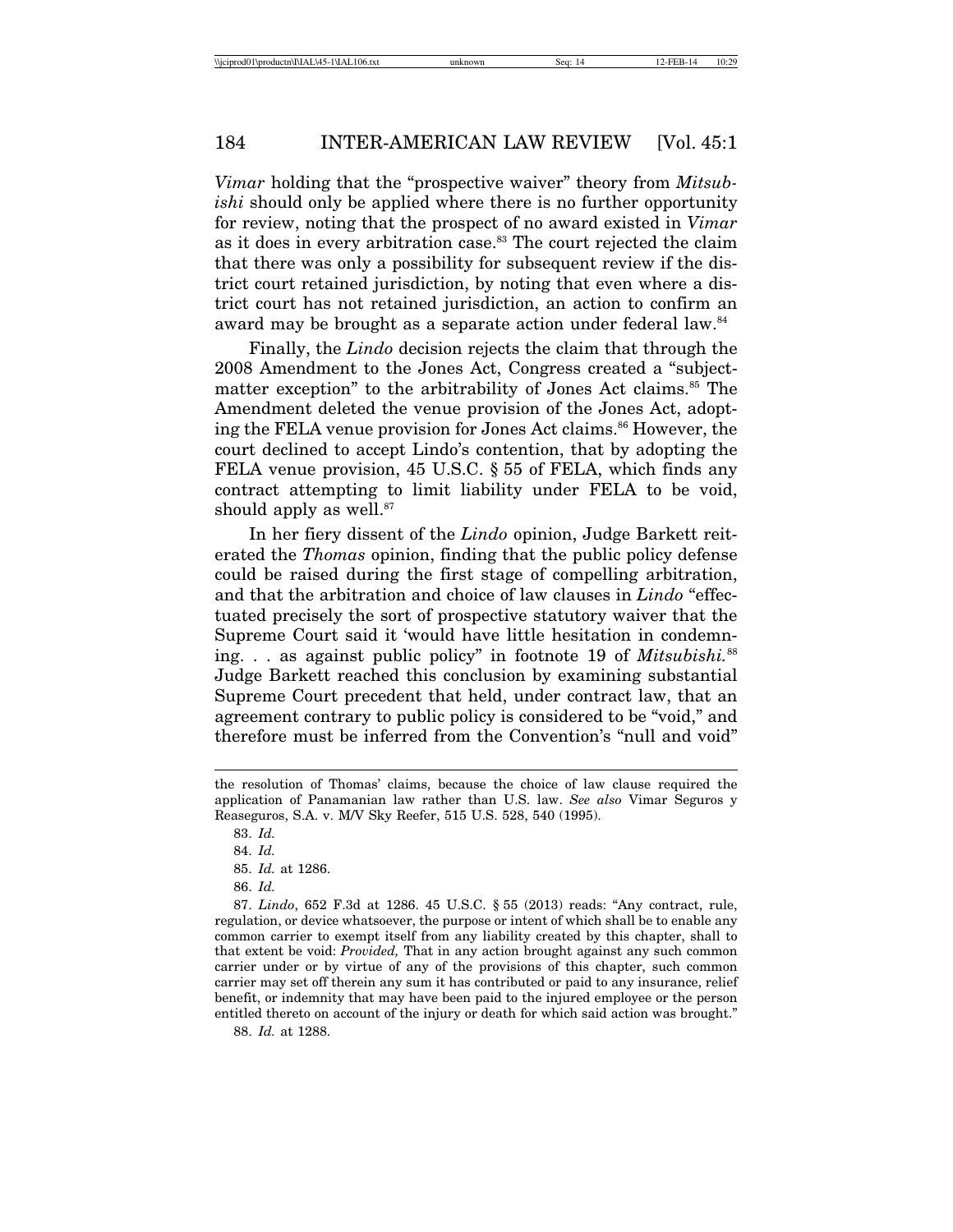clause.89 Additionally, Judge Barkett notes that the "null and void" clause of Article II was left deliberately broad, as it was "drafted in a race against time. . . inserted in the closing days of negotiations" at the New York Convention.<sup>90</sup> Finally, after noting the "heightened legal protections" afforded to seamen, and that they have "always been regarded as the wards of the admiralty court," Judge Barkett reasoned that the enforcement of Lindo's NCL's arbitration clause contravenes the public policy of the United States, and should be denied under the "prospective waiver" doctrine.<sup>91</sup> In conclusion, she protested "I believe the Supreme Court meant what it said in *Mitsubishi*. . . I would simply take the Supreme Court at its word, as we are required to do, and apply the [prospective waiver] doctrine to the case before us."92

## IV. ANALYSIS: NAVIGATING THE LAW TO RESTORE THE JONES ACT PROTECTIONS

Moving forward, there appears to be three possible solutions in determining the validity of arbitration clauses the cruise industry has required in its employment contracts regarding Jones Act negligence claims brought by its foreign crewmembers. First, the crippling holding of *Lindo* might remain good law, allowing the cruise industry to continue exploiting its foreign crewmembers, leaving those who are injured while working on a cruise ship only the option to recover through arbitration. Rejected from any American courtroom, and with no realistic possibility to arbitrate, a continuation of *Lindo* would spell disaster for the foreign crewmember and represent an unprecedented attack on the "wards of admiralty."93

Alternatively, if the courts choose to recognize the plight of the cruise line crewmember, Judge Barkett's dissent in *Lindo* could be adopted by reaffirming the court's commitment to the *Thomas* decision and the application of the Supreme Court's "prospective waiver" doctrine. However, as all of the Circuit Courts

92. *Id.* at 1297.

<sup>89.</sup> *Id.*

<sup>90.</sup> *Id.* at 1289 (citing Albert Jan van den Berg, *The New York Convention of 1958: Towards a Uniform Judicial Interpretation* 154, (1981) (quoting Gary B. Born, *International Commercial Arbitration: Commentary and Materials*, 159 (2d ed. 2001)).

<sup>91.</sup> *Id.* at 1294-95 (citing Chandris, Inc., v. Latsis*,* 515 U.S. 347, 354 (1995); Harden v. Gordon*,* 11 F.Cas. 480, 483 (C.C.D. Me. 1823)).

<sup>93.</sup> *Harden,* 11 F.Cas. at 483.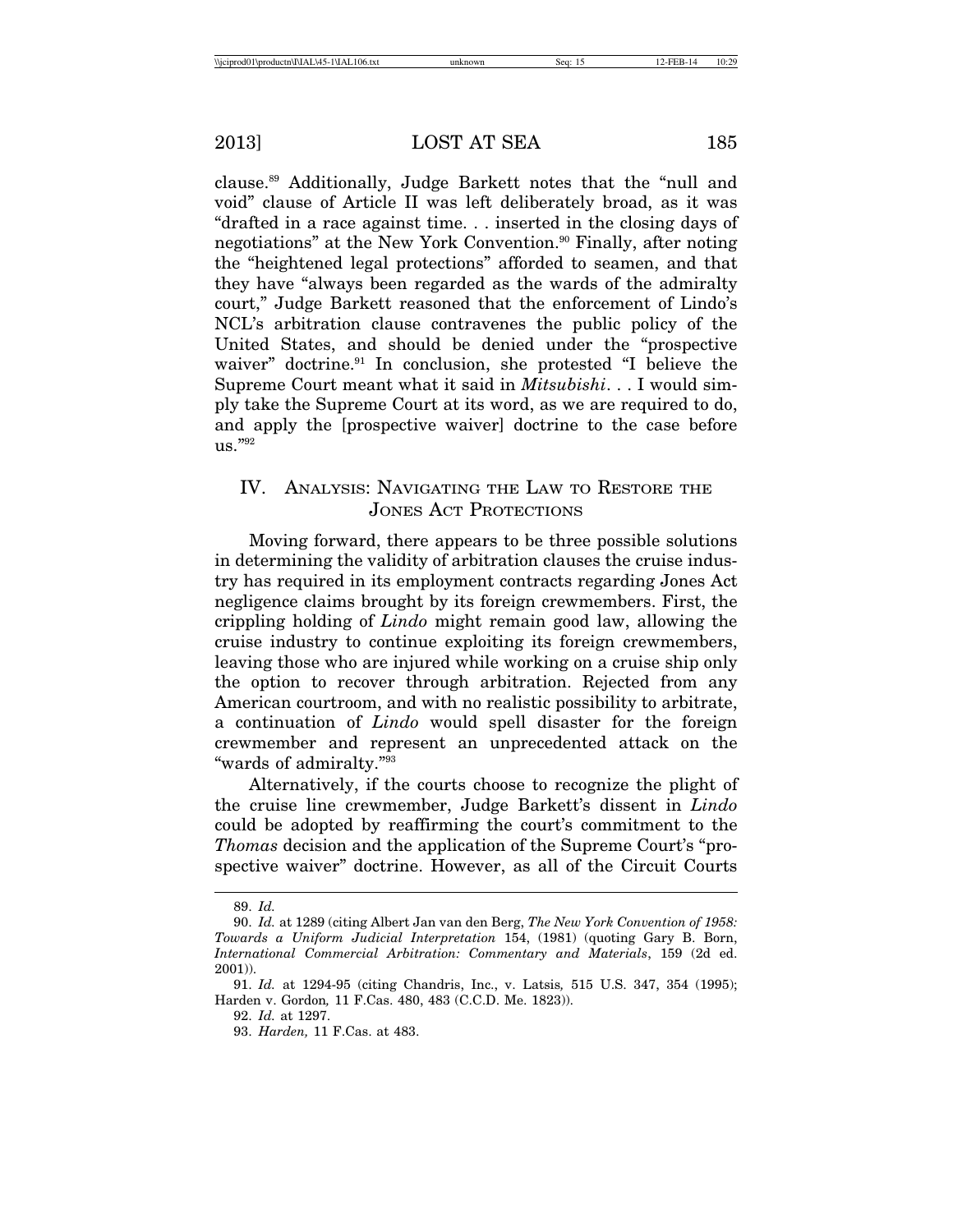who have heard crewmember arbitration cases have rejected the *Thomas* reasoning, it would likely require the Supreme Court to accept certiorari on the issue to either accept or reject its language in *Mitsubishi's* footnote 19.

Finally, it has been contended that the arbitration clauses could be held void without utilizing the "prospective waiver doctrine." Supreme Court precedent does demonstrate that protections under FELA should be extended to the Jones Act seaman, which would act to render any foreign arbitration clause in a crewmember's employment contract void during the initial enforcement step of the agreement to arbitrate.

#### *A. Sticking With Lindo*

Although *Lindo* demonstrates that the Eleventh Circuit favors the "presumption of validity" enjoyed by foreign arbitration clauses, over the centuries old policy of treating seamen as a protected class, it is important to note the compelling reasoning employed by the Eleventh Circuit in reaching its decision. First, *Lindo* represents a key victory for alternative dispute resolution, and the support of foreign arbitration. Relying on Supreme Court precedent, the court recognized that this presumption "applies with special force in the field of international commerce."<sup>94</sup> In this context, the *Lindo* decision can be considered as yet another step in the broadening of the court's policy to presume the validity of any foreign arbitration clause.

Second, in its attempt to distinguish the two individual steps inherent in the enforcement of an arbitration clause, the *Lindo* opinion can be seen as an attempt to reaffirm the autonomy of each step after *Thomas* effectively blurred the difference between the two. Under this traditional two-stage interpretation of the Convention, Article II and Article V demonstrate that the affirmative defense of public policy may only be employed during the second stage of enforcement, subsequent to an arbitral award.<sup>95</sup> Through its opinion in *Lindo*, the Eleventh Circuit reaffirmed its decision to treat the affirmative defenses in Article II and Article

<sup>94.</sup> *Lindo*, 652 F.3d at 1265 (citing Vimar Seguros y Reaseguros, S.A. v. M/V Sky Reefer*,* 515 U.S. 528, 537-38 (1995); Mitsubishi v. Soler Chrysler-Plymouth, 473 U.S. 614, 631 (1985); Scherk v. Alberto-Culver Co.*,* 417 U.S. 506, 516-17 (1974); M/S Bremen v. Zapata Off-Shore Co., 407 U.S. 1, 15-16 (11th Cir. 1972); Bautista v. Star Cruises, 396 F.3d 1289, 1295 (11th Cir. 2005); Lipcon v. Corporation of Loyd's*,* 148 F.3d 1285, 1292-94 (11th Cir. 1998)).

<sup>95.</sup> *See* Czarina, L.L.C. v. W.F. Poe Syndicate, 358 F.3d 1286, 1290-91 (11th Cir. 2004).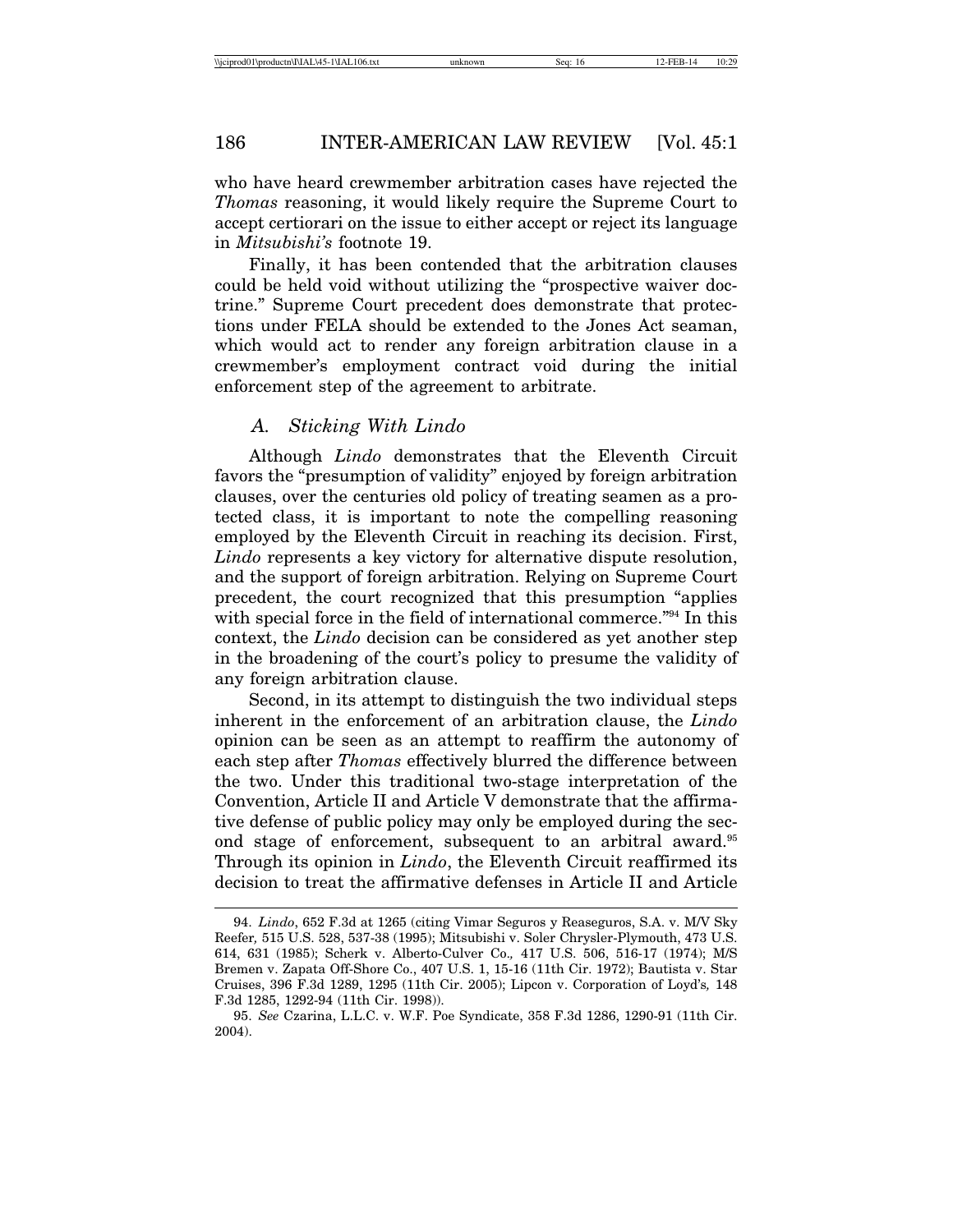V procedurally separate, and declined to recognize any implicit overlap of defenses between the two-stage of enforcement.

Finally, through *Lindo*, the Eleventh Circuit eliminated the circuit split that the *Thomas* opinion had created.<sup>96</sup> The elimination of the circuit split recognizes the general policy of avoiding splits from its sister courts; it also represents a tough blow for those advocating for crewmember rights because the Supreme Court is unlikely to grant certiorari on a crewmember arbitration case as long as the circuit courts are unified on the interpretation.<sup>97</sup>

No matter how firmly rooted in law the decision may be, the *Lindo* decision had undeniably detrimental effects on the rights of foreign seaman. The *Lindo* opinion itself fails to take into consideration the precarious position that foreign arbitration clauses leave crewmembers in. The Eleventh Circuit, in *Lindo* viewed arbitration as only a less favorable alternative for seafarers to resolve their claims. Rather, arbitration is not merely less favorable to seafarers as it often operates to "deprive [seafarers] of any remedy at all."98 Among the progeny of the *Lindo* decision, the case of *Fernandes v. Carnival Corp.* demonstrates how many foreign crewmembers find themselves uncompensated once their claims have been compelled to arbitration. Fernandes, a citizen of India, worked as a mechanic aboard the Carnival cruise ship SPIRIT.<sup>99</sup> While working on the ship, he injured his back.<sup>100</sup> After receiving little medical treatment from the shipboard physician, his injury was exacerbated by the continuation of work.<sup>101</sup> Per his arbitration agreement, Fernandes' Jones Act claim was compelled to arbitration in the Philippines under Bahamian law. Such

<sup>96.</sup> *See* Aggarao v. MOL Ship Management Co., Ltd., 675 F.3d 355, 355 (4th Cir. 2012); Harrington v. Atlantic Sounding Co., Inc., 602 F.3d 113, 113 (2d Cir. 2010); Rogers v. Royal Caribbean Cruise Line, 547 F.3d 1148, 1148 (9th Cir. 2008); Francisco v. Stolt Achievement MT, 293 F.3d 270, 270 (5th Cir. 2002).

<sup>97.</sup> *See* United States v. Alexander, 287 F.3d 811, 820 (9th Cir. 2002) (holding that "absent strong reason to do so, we will not create a direct conflict with other circuits"); *see also* United States v. Games-Perez, 695 F.3d 1104, 1115 (10th Cir. 2012) (noting "the avoidance of unnecessary circuit splits furthers the legitimacy of the judiciary and reduces friction flowing from the application of different rules to similarly situated individuals based solely on their geographic location"); New Orleans Depot Servs. v. Dir., 689 F.3d 400, 409 n. 6 (5th Cir. 2012) (holding that circuit splits should be avoided unless persuasive reasons exist for creating them).

<sup>98.</sup> Petition for Writ of Certiorari at \*25, Fernandes v. Carnival Corp., No. 12-456 (U.S. Oct. 9, 2012), 2012 WL 4842991.

<sup>99.</sup> *Id.* at \*7.

<sup>100.</sup> *Id.*

<sup>101.</sup> *Id.* at \*7-8.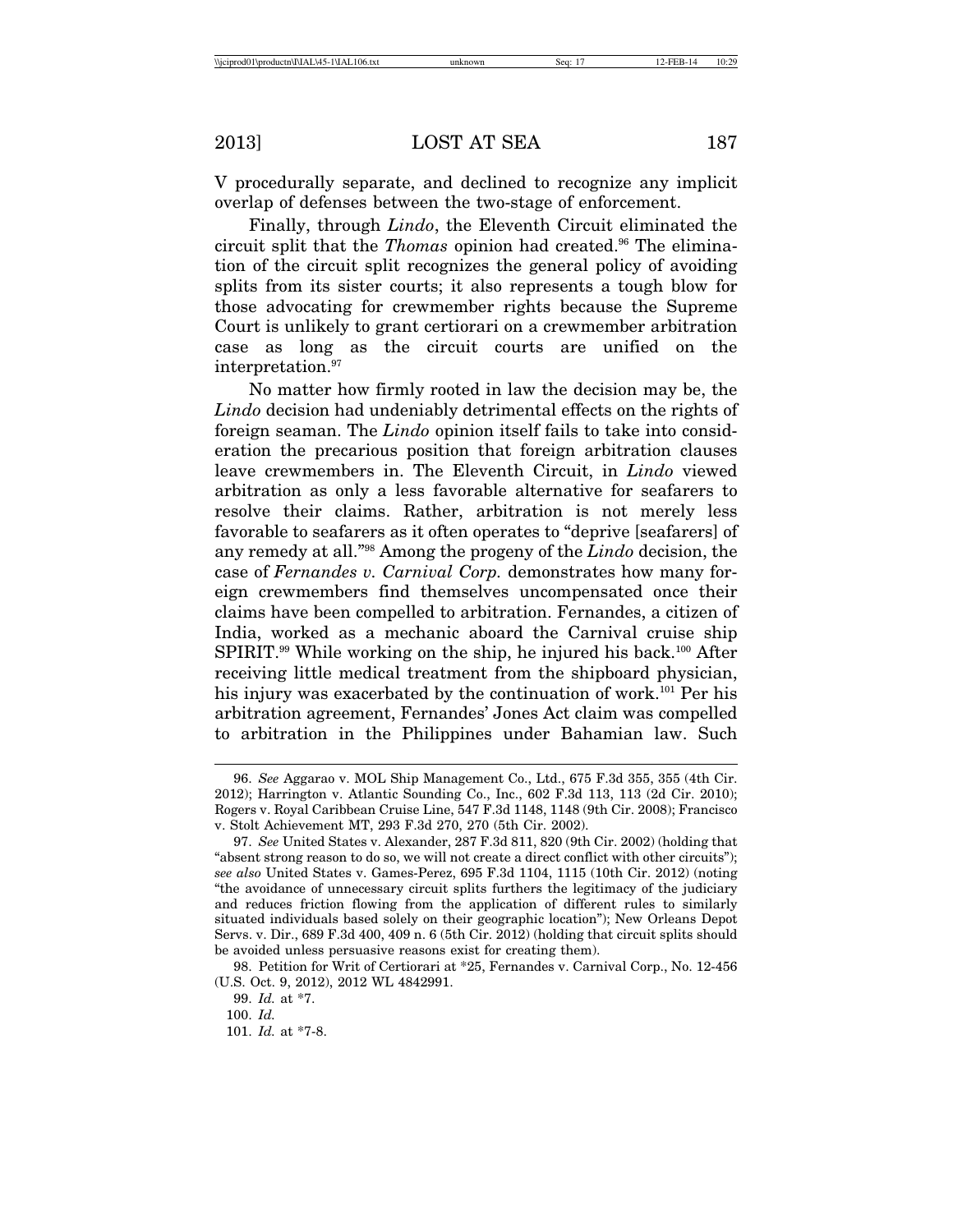enforcement left Fernandes with no realistic opportunity to seek recovery, as "[h]is salary of \$1,500 a month will *never* allow him to fly the 3,000 miles from his home in India to the Philippines for an arbitration hearing. And, even if he could get there, no one in the Philippines would know Bahamian law anyway (except, of course, such version of Bahamian law as Carnival's lawyers might present)."102 Under *Lindo*, Fernandes, Lagarde, and their peers, are not given a less favorable alternative to seek recovery through arbitration. Their rights as a "protected class" are ignored and they are often left entirely uncompensated.

#### *B. Returning to the "Prospective Waiver" Doctrine*

In searching for a legal argument that might better protect the rights of the foreign seaman, the most obvious answer calls for a return to the *Thomas* decision and the adoption of the Supreme Court's "prospective waiver" doctrine. In employing this doctrine, the most compelling argument and implementation can be found in Judge Barkett's dissent in *Lindo*. 103 However, while Barkett's attack on the majority's interpretation of the Convention Act, Article II(3) "null and void" provision is compelling, currently, a return to the "prospective waiver" doctrine would seem unlikely. Absent a revival of the doctrine by the Supreme Court, the Eleventh Circuit, through *Lindo* and its progeny have all but laid the application of *Mitsubishi*'s footnote 19 to rest as it applies to crewmember arbitration claims. While unlikely now, if a circuit that has not yet become entrenched in *Lindo*'s precedent were to adopt *Thomas*, such a circuit split might give the Supreme Court an opportunity to resurrect footnote 19. Until such resurrection, footnote 19 will not provide relief to any foreign crewmembers of the cruise industry, and it will be necessary to look to an alternative argument.

## *C. Can FELA Provide Hope to Foreign Crewmembers Condemned to Arbitration?*

Although the adoption of the "prospective waiver" theory has been consistently rejected by the circuit courts and would now require the Supreme Court to definitively uphold its language in footnote 19 of *Mitsubishi*, there exists another legal avenue that could protect the rights of foreign crewmembers from the inequity

<sup>102.</sup> *Id.* at \*25.

<sup>103.</sup> *See* discussion *supra* Part III.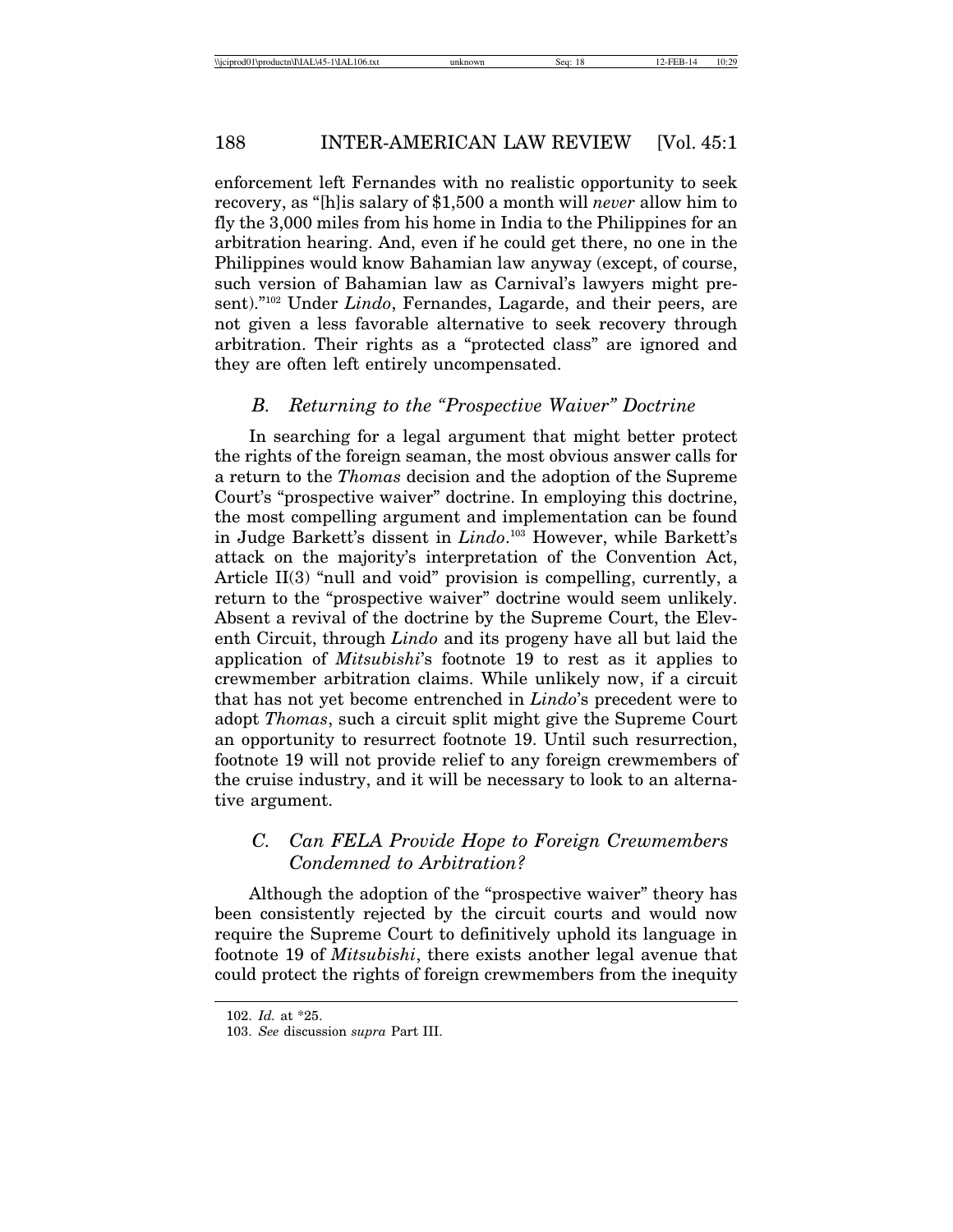of foreign arbitration. While not the focus of the *Lindo* opinion, this legal theory was given summary treatment in that case, when the Eleventh Circuit quickly discarded the argument before concluding the opinion.104 This argument, which the Eleventh Circuit should give more than a passing glance, holds that Congress created a "subject matter exemption," rendering Jones Act claims prohibited from arbitration.105 Historically, the Court has recognized many provisions of FELA.106 If the court were to specifically find that 45 U.S.C.  $\S 55$ ,<sup>107</sup> a provision of FELA that renders any contract void that attempts to limit the liability of FELA employee applied to the Jones Act, that provision would act to prevent the enforcement of foreign arbitration clauses against foreign crewmembers.108

The application of FELA protections to the Jones Act is not a novel argument. Modeled after FELA, the Jones Act expressly provides that, "Laws of the United State regulating recovery for personal injury to, or death of, a railway employee apply to an action under this section."109 Additionally, the Supreme Court has held that the Jones Act, "expressly provides for seamen the cause of action—and consequently the entire judicially developed doctrine of liability—granted to railroad workers by the FELA."110 More recently, the Court has held that "[t]he Jones Act establishes a uniform system of seamen's tort law parallel to that available to employees of interstate railway carriers under FELA."<sup>111</sup>

The principal contention against the application of 45 U.S.C. § 55 has come from the Fifth Circuit's decision in *Terrebone v. K-Sea Trans. Corp.*112 In that case, the court found that 45 U.S.C.

108. *See* Harrington v. Atlantic Sounding Co., Inc., 602 F.3d 113, 113 (2d Cir. 2010); Petition for Writ of Certiorari, *supra* note 98, at \*13.

109. 46 U.S.C. § 30104 (2008).

110. *Kernan*, 355 U.S. at 426; *see also* American Dredging Co. v. Miller, 510 U.S. 443, 456 (1994); *see also* Petition for Writ of Certiorari, *supra* note 98, at \*16-17.

111. Miles v. Apex Marine Corp., 498 U.S. 19, 29 (1990); *see also* Petition for Writ of Certiorari, *supra* note 98, at \*17.

112. Terrebonne v. K-Sea Trans. Corp., 477 F.3d 271 (5th Cir. 2007).

<sup>104.</sup> Lindo v. NCL (Bahamas), Ltd., 652 F.3d 1257, 1286 (11th Cir. 2011).

<sup>105.</sup> *Id.*

<sup>106.</sup> Kernan v. Am. Dredging Co., 355 U.S. 426, 439 (1958).

<sup>107. 45</sup> U.S.C. § 55 (2013) (stating "Any contract, rule, regulation, or device whatsoever, the purpose or intent of which shall be to enable any common carrier to exempt itself from any liability created by this chapter, shall to that extent be void: *Provided,* That in any action brought against any such common carrier under or by virtue of any of the provisions of this chapter, such common carrier may set off therein any sum it has contributed or paid to any insurance, relief benefit, or indemnity that may have been paid to the injured employee or the person entitled thereto on account of the injury or death for which said action was brought.").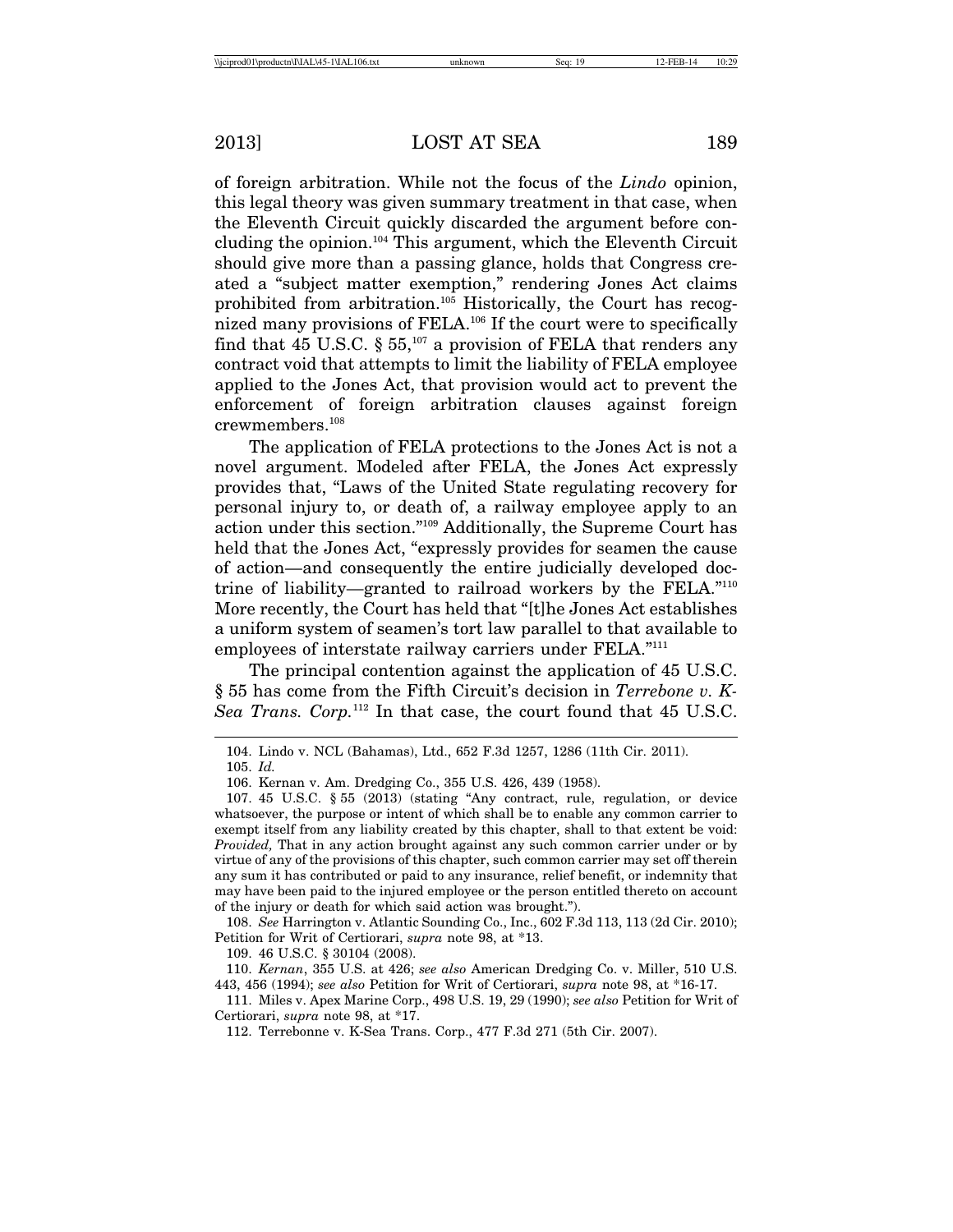§ 55 could not be exported to the Jones Act because the adoption of the FELA venue provision would be inappropriate, as the Jones Act included its own venue provision.113 However, since the *Terrebone* decision, in 2008 the venue provision of the Jones Act was repealed.114 But, even after the 2008 amendment, the *Lindo* opinion determined that those FELA provisions still did not apply, favoring instead the common law applications of the previously codified Jones Act venue provision.<sup>115</sup>

In his dissent from *Harrington v. Atlantic Sounding*, Judge Calabresi addresses the "historic importance and purpose of both the Jones Act and FELA, and of their unique protections for specific categories of workers, such as seamen," that the *Lindo* opinion ignores.116 In his opinion, Judge Calabresi found that the "long-established precedent" in applying FELA protections to Jones Act seamen required the Second Circuit to find the arbitration agreement void.117 First, Calabresi points out that 46 U.S.C. § 30104 explicitly states that "Laws of the United States regulating recovery for personal injury to, or death of, a railway employee apply to an action under this section," which the Supreme Court has established functions to adopt "the entire judicially developed doctrine of liability under [FELA]."118 The dissent relies heavily on *Boyd v. Grand Trunk Western Railroad*, which considered the enforceability of a forum-selection clause signed by a railway worker that required all disputes to be brought in Michigan.<sup>119</sup> There the Supreme Court rejected the forum-selection clause, finding that a FELA governed contract limiting a plaintiff's choice of venue violates FELA section 5 (codified at 45 U.S.C. § 55).<sup>120</sup> Then, Judge Calabresi pokes further holes in the majority's reasoning, and that of *Lindo*, by citing compelling authority indicat-

<sup>113.</sup> *Id.* at 281.

<sup>114.</sup> *See* National Defense Authorization Act for Fiscal Year 2008, Pub.L. No. 110–181, § 3521(a), 122 Stat. 3, 596 (2008) (codified as amended at 46 U.S.C. § 30104) (eliminating 46 U.S.C. § 30104(b) (2007), providing "VENUE. – An action under this section shall be brought in the judicial district in which the employer resides or the employer's principal office is located").

<sup>115.</sup> Lindo v. NCL (Bahamas), Ltd., 652 F.3d 1257, 1287 (11th Cir. 2011) (specifically noting the U.S. Supreme Court's opinion in *Pure Oil Co. v. Suarez*, 384 U.S. 202 (1966)).

<sup>116.</sup> Harrington v. Atlantic Sounding Co., Inc., 602 F.3d 113, 126 (2d Cir. 2010) (Calabresi, J. dissenting).

<sup>117.</sup> *Id.* at 134.

<sup>118.</sup> *Id.* at 133 (quoting 46 U.S.C. § 30104; *American Dredging Co.*, 443 U.S. at 456).

<sup>119.</sup> Boyd v. Grand Trunk W. R.R., 338 U.S. 263 (1949).

<sup>120.</sup> *Id.* at 266.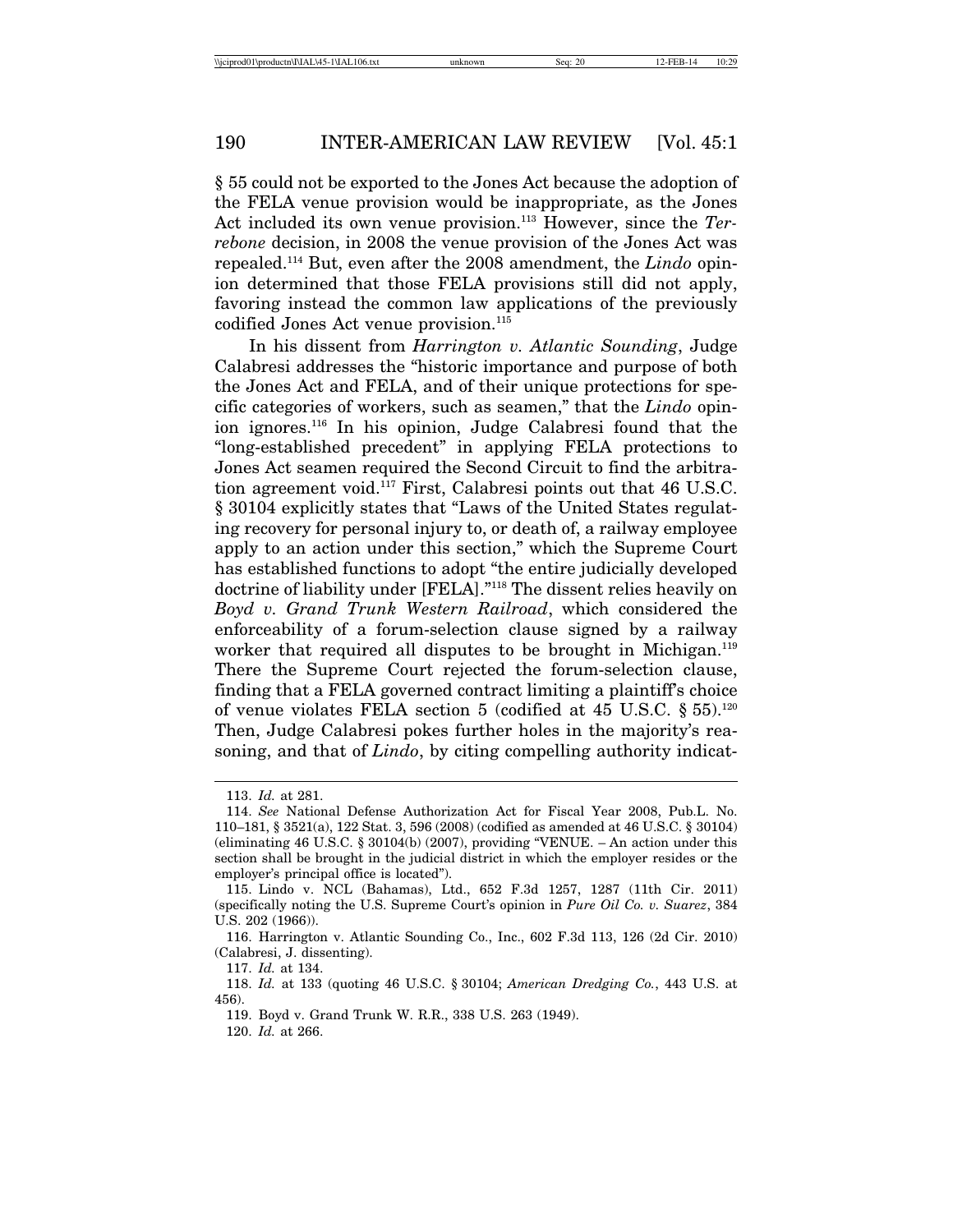ing that *Boyd* directly applies to the Jones Act as well.<sup>121</sup> Finally, Judge Calabresi noted that as an arbitration clause acts to limit the forum in which a plaintiff may bring suit, "[a]n agreement to arbitrate before a specified tribunal is, in effect a special kind of forum-selection clause."122 In failing to extend *Boyd*, Calabresi reasoned that the majority neglected the Congressional intent to give the "disadvantaged workmen some leverage," not only under FELA, but also under the Jones Act.<sup>123</sup>

Further, the Supreme Court made clear in *Atchison, Topeka, and Santa Fe Railway Co. v. Buell* that the substantive protections of FELA should not be supplanted by the general policy favoring arbitration.124 In that case, the Supreme Court held that an arbitration clause found within the employment contract of a railroad worker was not enforceable, stating:

We find no merit in this argument. . . .This Court has, on numerous occasions, declined to hold that individual employees are, because of the availability of arbitration, barred from bringing claims under federal statutes. [citations omitted]. Although the analysis of the question under each statute is quite distinct, the theory running through these cases is that notwithstanding the strong policies encouraging arbitration, "different considerations apply where the employee's claim is based on rights arising out of a statute designed to provide minimum substantive guarantees to individual workers.125

As Congress intended, the Jones Act is a statute designed to provide minimum substantive guarantees to individual workers, just as FELA was.126

Similar to Judge Barkett's dissent in *Lindo*, Judge Calabresi's dissent in *Harrington* recognizes the realities inherent in the enforcement of foreign arbitration clauses against Jones Act

124. Atchison, Topeka, & Santa Fe Ry. Co. v. Buell, 480 U.S. 557 (1987).

125. *Id.* at 564-65.

<sup>121.</sup> *Harrington*, 602 F.3d at 134-35 (Calabresi, J. dissenting) (citing Cal. Pub. Employees' Ret. Sys. v. WorldCom, Inc., 368 F.3d 86, 99 (2d Cir. 2004); Nunez v. Am. Seafoods, 52 P.3d 720 (Ala. 2002).

<sup>122.</sup> *Harrington*, 602 F.3d at 135 (Calabresi, J. dissenting) (quoting Scherk v. Alberto-Culver Co., 417 U.S. 506, 519 (1974)); *see also* Vimar Seguros y Reaseguros, S.A. v. M/V Sky Reefer, 515 U.S. 528, 534 (1995) (holding that foreign arbitration clauses are a subset of foreign forum selection clauses in general).

<sup>123.</sup> *Harrington*, 602 F.3d at 136 (Calabresi, J. dissenting) (quoting Miles v. Illinois Cent. R. Co., 315 U.S. 698, 707-08 (1942)); *see also* Chandris, Inc. v. Latsis, 515 U.S. 347, 354 (1995) (noting the Congressional intent to provide seamen "heightened legal protections" through the Jones Act).

<sup>126.</sup> *See* 46 U.S.C. § 30104 (2008).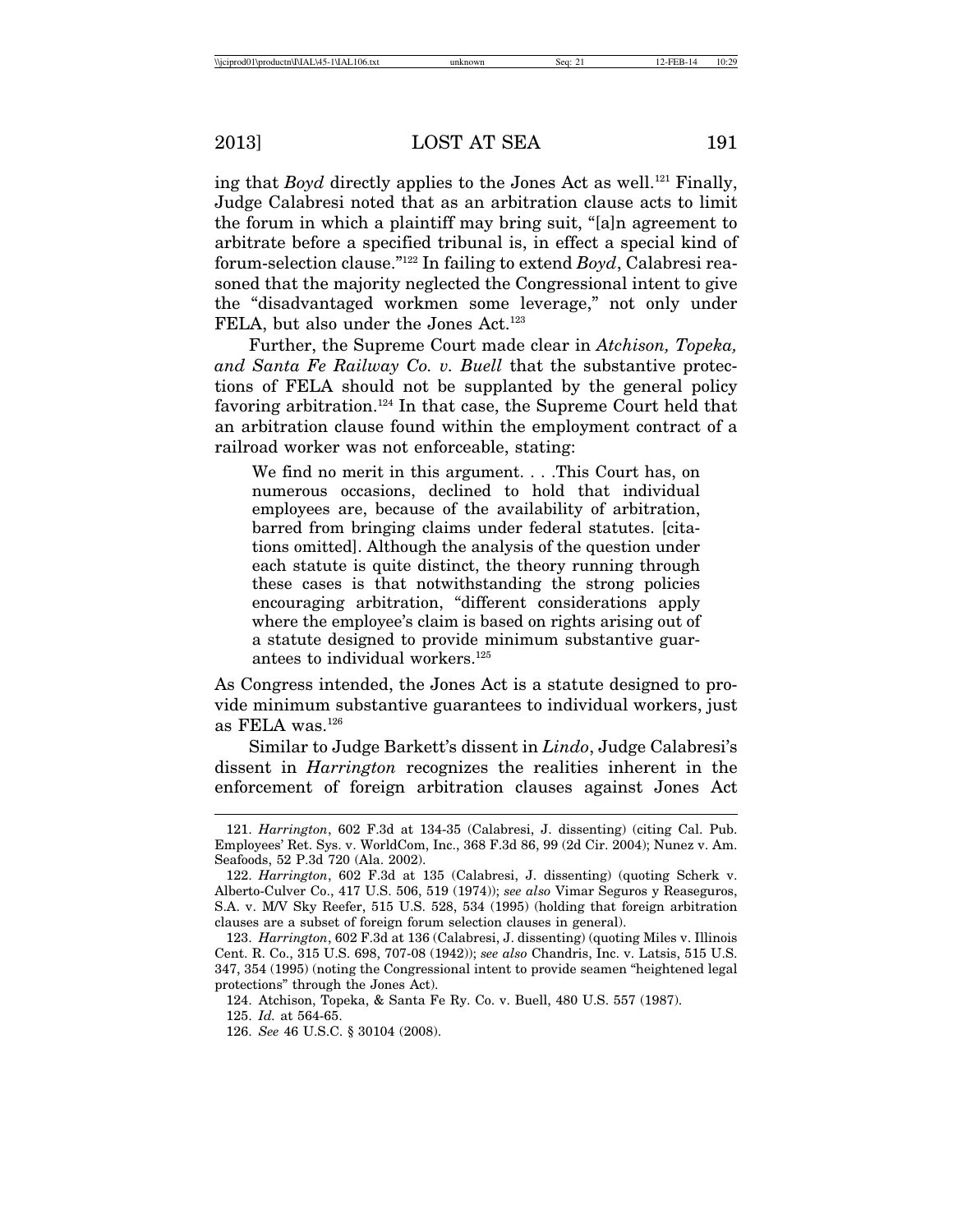seamen. Calabresi debunks the reasoning applied by both the *Harrington* majority, and the *Lindo* majority, revealing that neither court was *required* to hold that 45 U.S.C. § 55 did not apply to Jones Act claims. Rather, the courts chose to neglect the viable option of applying § 55 to Jones Act claims, such as Lindo's or Harrington's, in an effort to find that the policy of favoring foreign arbitration supersedes the "heightened legal protections" that seamen enjoy, which have stood the test of time and have been consistently reaffirmed by the modern Supreme Court. As such arbitration clauses would not be enforceable against FELA railroad employees, Congressional intent and Supreme Court precedent would demand similar treatment for sailors under the Jones Act.127 Until the Eleventh Circuit grants these FELA protections to Jones Act seamen, the reality of foreign arbitration will continue to prevent cruise line employees from receiving fair compensation for injuries they received while serving as a supposed "protected class."

#### V. CONCLUSION

As the law currently stands, there is little hope that Lagarde will receive his day in a U.S. courtroom or receive the statutory protections entitled to him under U.S. law. Instead, like those that have come before him, Lagarde has been condemned to arbitration under another nation's law where crewmembers receive far less for the injuries they have sustained.128 By repeatedly affirming the *Lindo* decision, the Eleventh Circuit continues to entrench its position on these foreign sailors: that the promotion of international arbitration is more important than defending this "protected class" from the inherent dangers of seamanship that have been recognized for centuries. Perhaps Judge Barkett said it best in her dissent, where she criticized the *Lindo* majority for "effectively transform[ing] the enforcement of international arbitration agreements into *the top U.S. public policy*."129

While the circuit courts continue to embrace *Lindo*, any hope of rehabilitating the rights of the foreign crewmember will likely require the Supreme Court to correct the lower courts' interpreta-

<sup>127.</sup> Petition for Writ of Certiorari, *supra* note 98, at \*28.

<sup>128.</sup> Although Lagarde was denied the opportunity to seek compensation for his injury in an American courtroom and has been subjected to arbitration governed by Panamanian law, Lagarde was more fortunate than others, as he was provided arbitration in his home country of the Philippines.

<sup>129.</sup> Lindo v. NCL (Bahamas), Ltd., 652 F.3d 1257, 1294 (11th Cir. 2011) (emphasis added).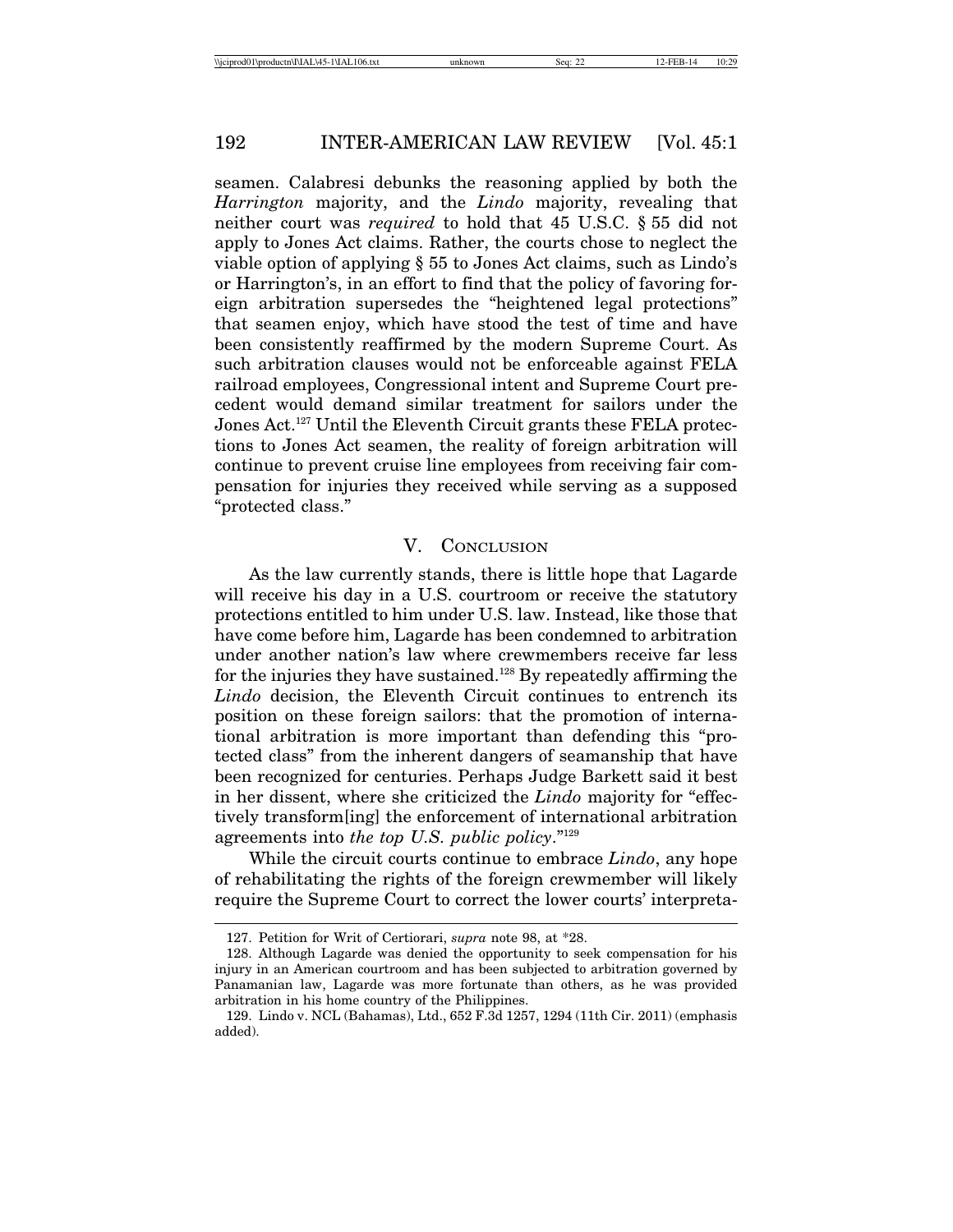tion. Recently, the Supreme Court was given the opportunity to do just that, when it considered a petition for a writ of certiorari on the Eleventh Circuit case of *Fernandes v. Carnival Corp*. 130 That case provided the Supreme Court the opportunity to address the validity of adopting FELA to render the arbitration clauses of foreign seamen void, which served as a principal argument raised by the petitioner.131 But the rights of foreign seamen appear to be lost a while longer, as the Court denied the petition for certiorari on *Fernandes*. 132 Although this injustice may not yet be "ripe" for review, eventually the Court must consider the degradation of its own precedent to defend seamen as the "wards of admiralty" in the name of international arbitration.<sup>133</sup>

The devastating condition in which foreign crewmembers injured at sea find themselves demonstrates precisely why American courts have consistently protected seamen as "wards of admiralty." With those protections nullified in the face of international arbitration, Lagarde and his peers suffer the same injuries our courts have guarded against since *Harden.* In 1823, Justice Story knew this was an unacceptable result. Today, the disregard of foreign seamen's rights remains an unacceptable result. Neither Judge Barkett's call to return to the "prospective waiver" doctrine in her dissent in *Lindo*, nor Judge Calabresi's call to further adopt FELA into the Jones Act in his dissent in *Harrington* represent a "perfect fit" to return foreign seamen their Jones Act rights. However, few legal doctrines exist absent rational legal arguments against them. And until the legacy of the *Lindo* opinion is overturned, many more foreign seamen will suffer this unacceptable result despite being members of a "protected class." The application of 45 U.S.C. § 55 to the Jones Act deserves the attention of our courts, and represents the most compelling argument to gain the correct result: welcoming cruise line crewmembers back to American courtrooms.

<sup>130.</sup> Petition for Writ of Certiorari, *supra* note 98, at \*25; *see also* Fernandes v. Carnival Corp., 2012 U.S. App. LEXIS 14270 (July 12, 2012).

<sup>131.</sup> Petition for Writ of Certiorari, *supra* note 98, at \*25.

<sup>132.</sup> *Order List: 4/15/13*, THE SUPREME COURT OF THE UNITED STATES, http://www. supremecourt.gov/orders/courtorders/041513zor\_p86b.pdf (last visited May 26, 2013).

<sup>133.</sup> Harden v. Gordon*,* 11 F.Cas. 480, 483 (C.C.D. Me. 1823).